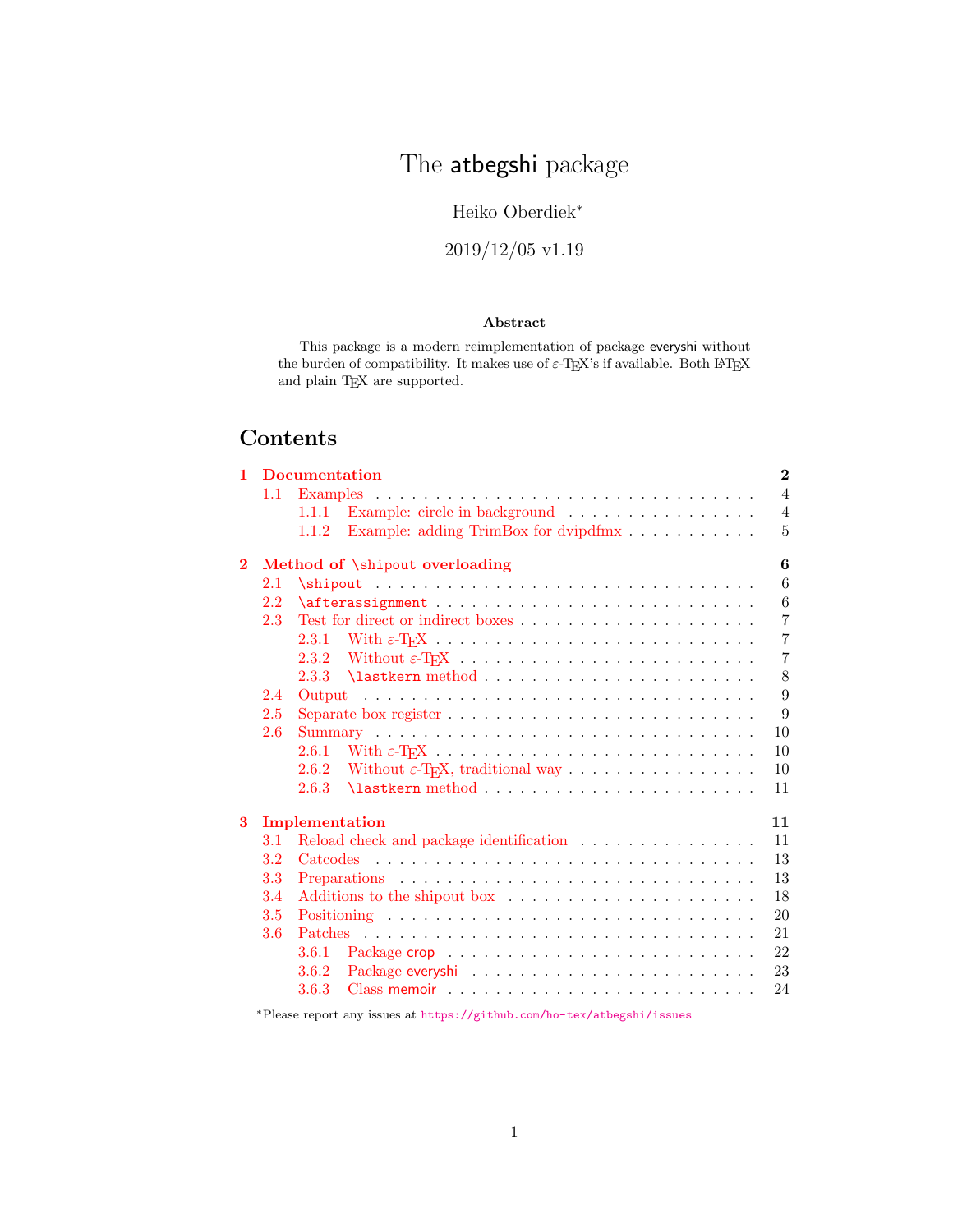| <b>Installation</b>                                                                         | 27                                                                                                                                                                                                                                                                                                                                                               |
|---------------------------------------------------------------------------------------------|------------------------------------------------------------------------------------------------------------------------------------------------------------------------------------------------------------------------------------------------------------------------------------------------------------------------------------------------------------------|
| 41                                                                                          | 27                                                                                                                                                                                                                                                                                                                                                               |
| 42                                                                                          | 27                                                                                                                                                                                                                                                                                                                                                               |
| 4.3                                                                                         | 28                                                                                                                                                                                                                                                                                                                                                               |
| 4.4                                                                                         | 28                                                                                                                                                                                                                                                                                                                                                               |
| Some details for the interested $\ldots$ , $\ldots$ , $\ldots$ , $\ldots$ , $\ldots$<br>4.5 | 28                                                                                                                                                                                                                                                                                                                                                               |
| <b>History</b>                                                                              | 29                                                                                                                                                                                                                                                                                                                                                               |
|                                                                                             | 29                                                                                                                                                                                                                                                                                                                                                               |
|                                                                                             | 29                                                                                                                                                                                                                                                                                                                                                               |
|                                                                                             | 29                                                                                                                                                                                                                                                                                                                                                               |
|                                                                                             | 29                                                                                                                                                                                                                                                                                                                                                               |
|                                                                                             | 29                                                                                                                                                                                                                                                                                                                                                               |
|                                                                                             | 29                                                                                                                                                                                                                                                                                                                                                               |
|                                                                                             | 29                                                                                                                                                                                                                                                                                                                                                               |
|                                                                                             | 29                                                                                                                                                                                                                                                                                                                                                               |
|                                                                                             | 29                                                                                                                                                                                                                                                                                                                                                               |
|                                                                                             | 29                                                                                                                                                                                                                                                                                                                                                               |
|                                                                                             | 30                                                                                                                                                                                                                                                                                                                                                               |
|                                                                                             | 30                                                                                                                                                                                                                                                                                                                                                               |
|                                                                                             | 30                                                                                                                                                                                                                                                                                                                                                               |
|                                                                                             | 30                                                                                                                                                                                                                                                                                                                                                               |
|                                                                                             | 30                                                                                                                                                                                                                                                                                                                                                               |
|                                                                                             | 30                                                                                                                                                                                                                                                                                                                                                               |
|                                                                                             | 30                                                                                                                                                                                                                                                                                                                                                               |
|                                                                                             | 30                                                                                                                                                                                                                                                                                                                                                               |
|                                                                                             | 30                                                                                                                                                                                                                                                                                                                                                               |
|                                                                                             | 30                                                                                                                                                                                                                                                                                                                                                               |
|                                                                                             |                                                                                                                                                                                                                                                                                                                                                                  |
|                                                                                             | $[2007/04/27 \text{ v}1.4] \ldots \ldots \ldots \ldots \ldots \ldots \ldots \ldots \ldots \ldots \ldots \ldots$<br>$[2010/03/01 \text{ v}1.11]$<br>$[2011/10/05 \text{ v}1.16]$<br>$[2016/05/16 \; \mathrm{v}1.17]$<br>$[2016/06/09 \text{ v}1.18] \ldots \ldots \ldots \ldots \ldots \ldots \ldots \ldots \ldots \ldots \ldots$<br>$[2019/12/05 \text{ v}1.19]$ |

#### $\frac{6 \text{ Index}}{30}$

# <span id="page-1-0"></span>1 Documentation

Package atbegshi redefines \shipout to insert hooks for user code that is executed before the page is shipped out. The code may modify or even discard the output page. Three hooks are implemented:

- 1. A hook that is executed for every page, see \AtBeginShipout
- 2. A hook that is executed for the next page only, see \AtBeginShipoutNext
- 3. A hook that is only executed for the first page, see \AtBeginShipoutFirst

The hooks are executed in this order. The following three macros provide the user interface for adding code to these hooks:

## <span id="page-1-1"></span> $\{AtBeginShipout \ {\langle code \rangle\}$ \AtBeginShipoutBox

Execute the  $\langle code \rangle$  for every page. The page contents is held in box register \AtBeginShipoutBox and may be modified. Use \AtBeginShipoutDiscard if you want to discard the page.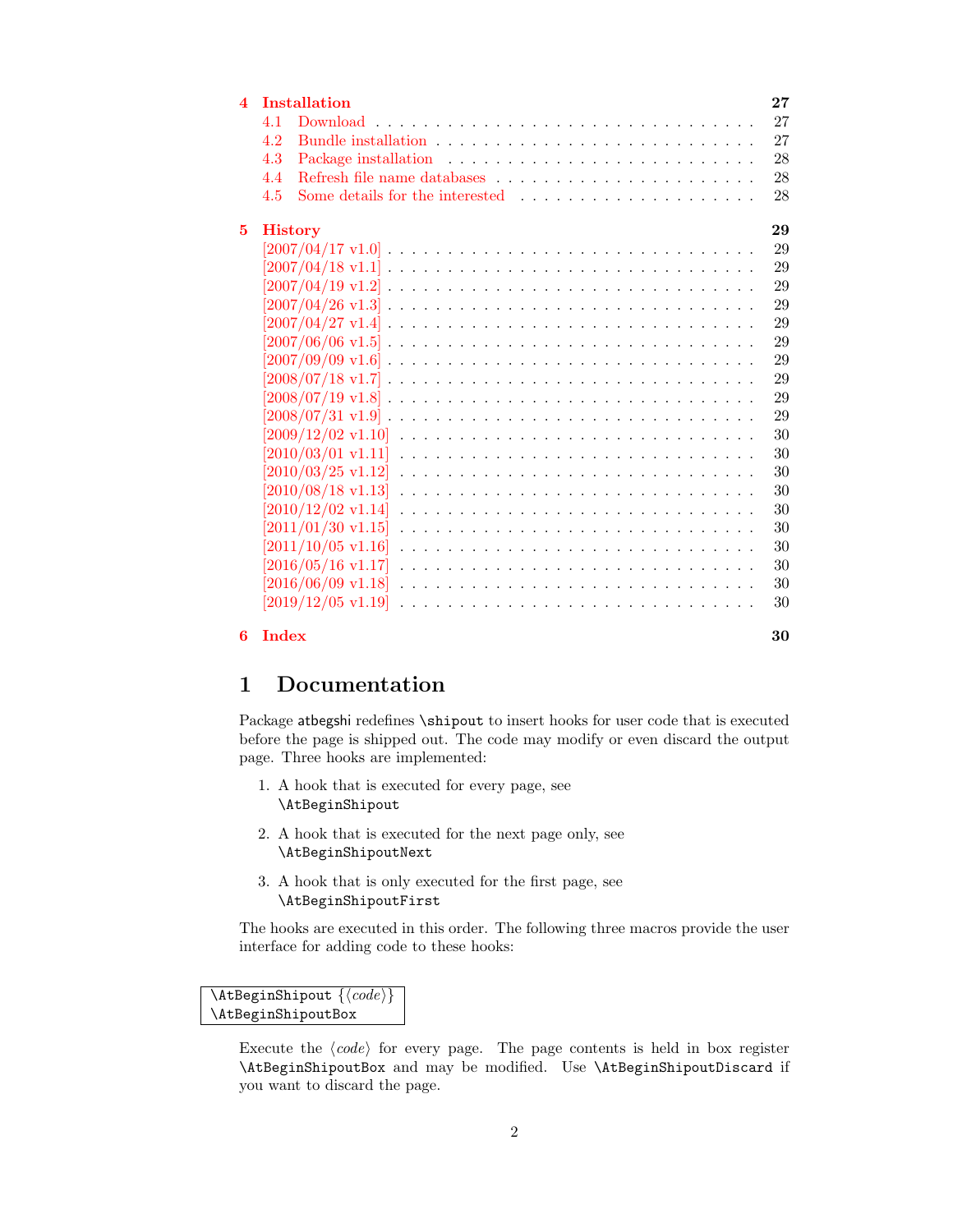Note: Package everyshi uses box register 255. With package atbegshi you must use \AtBeginShipoutBox instead.

If LATEX calls \shipout in \@outputpage (part of its output routine), the meaning of  $\preceq$  is  $\n$  Let  $\#$  sets  $\preceq$  to the appropriate \@typeset@protect in the box that is shipped out. This is too late for the hooks, they are called earlier in the redefined \shipout. Therefore package atbegshi sets \protect to \@typeset@protect before it calls the hooks. (In \EveryShipout of package everyshi the user is responsible for the correct setting of \protect.)

#### <span id="page-2-4"></span> $\{AtBeginShipoutNext\}$

This reimplements package everyshi's  $\Lambda$ tNextShipout. The  $\langle code \rangle$  is executed at shipout time of the next page only. It is just a convenience macro, it can be easily replaced by something like:

```
\newcommand{\MyShipoutHook}{}%
\AtBeginShipout{\MyShipoutHook}
\gdef\MyShipoutHook{%
  ... do something with next page ...
  \gdef\MyShipoutHook{}%
}
```
(This can be necessary, if hook order does matter).

#### <span id="page-2-2"></span> $\{AtBeginShipoutFirst \}$

This reimplements LATEX's \AtBeginDvi. This hook is usually used for \special commands that include PostScript header files. The \code is directly executed in a \vbox that is put at the beginning of the output page. Dealing with the output box \AtBeginShipoutBox is not necessary and not permitted here.

#### <span id="page-2-1"></span>\AtBeginShipoutDiscard

This macro notifies package atbegshi that the output page is discarded. The remaining hook code and the remaining hooks are not executed and the page is thrown away. Also \deadcycles is cleared to zero like an ordinary \shipout would do.

#### <span id="page-2-3"></span>\AtBeginShipoutInit

Usually the redefinition of \shipout is delayed by \AtBeginDocument (if this macro exists). This can be too late, if other packages also redefines \shipout and the order does matter. \AtBeginShipoutInit forces the immediate redefinition of \shipout.

```
\{\text{AtBeginShipoutAddToBox }\{\text{stuff}\}\}\LambdatBeginShipoutAddToBoxForeground \{ \sqrt{sqrt} \}
```
A quite common use case is the addition of \special or other whatsits to the page output box. Macro  $\Lambda t$ BeginShipoutAddToBox puts  $\langle \textit{stuff} \rangle$  in a box with zeroed dimensions. The box with the  $\langle \text{stuff} \rangle$  is put in the upper left corner of the shipout box  $\Lambda$ tBeginShipoutBox. Macro  $\Lambda$ tBeginShipoutAddToBox puts the  $\langle$ stuff $\rangle$  in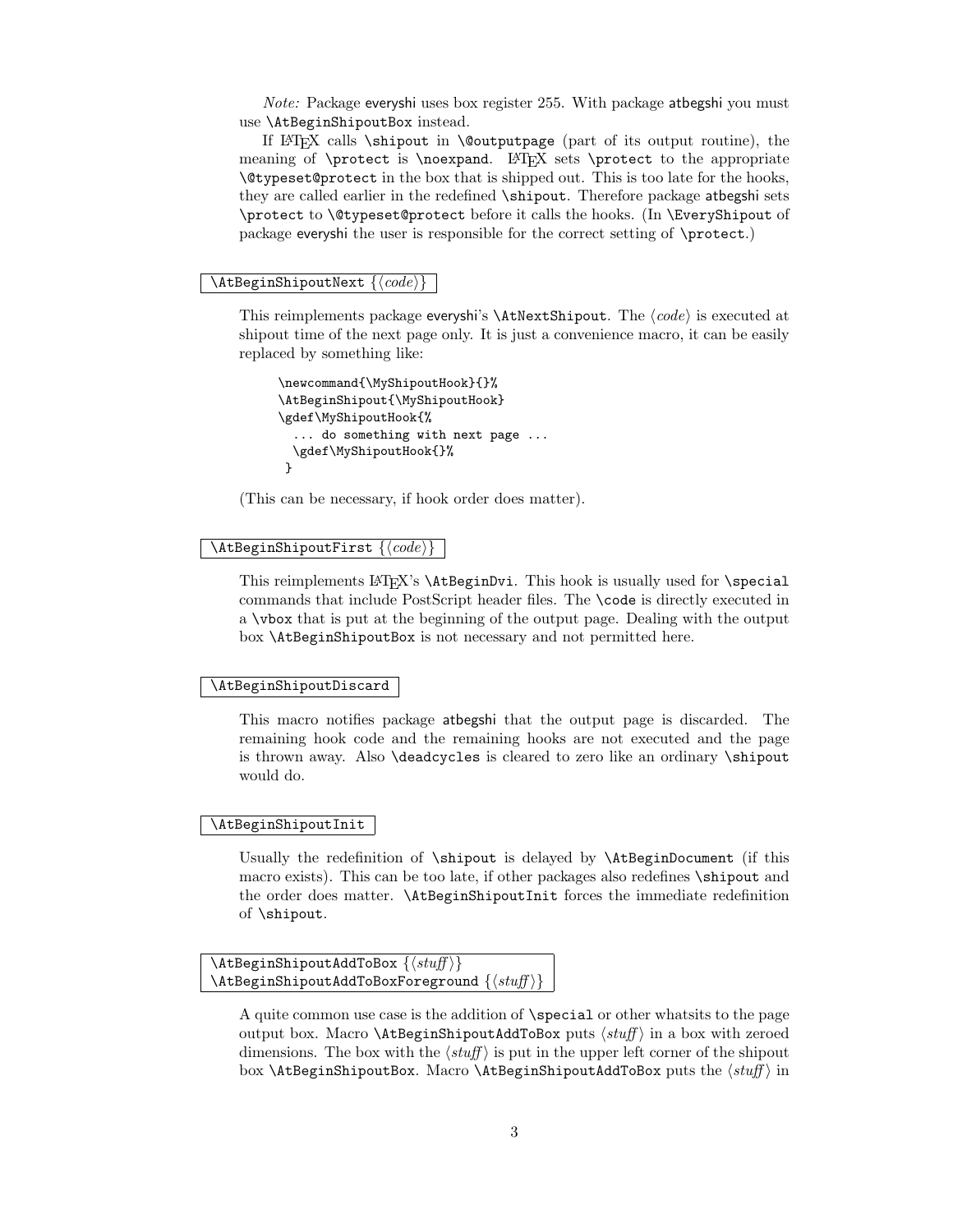the background, the other macro \AtBeginShipoutAddToBoxForeground in the foreground after the original shipout box contents is set.

A void shipout box (that means a discarded page) remains void that means  $\langle \textit{stuff} \rangle$  is ignored in this case. The box type of  $\Lambda$ tBeginShipoutBox is preserved. Also the box nesting level for the original contents of \AtBeginShipoutBox remains, for example, to avoid trouble with links across pages in case of pdfT<sub>E</sub>X.

#### <span id="page-3-4"></span> $\{\Delta t\$ eginShipoutUpperLeft  $\{\langle background \ material \rangle\}$

This is a macro that puts material in the background of box \AtBeginShipoutBox. The  $\langle background \ material \rangle$  is set in an \hbox, the reference point is the upper left corner of the output page. In case of pdfTEX in PDF mode, the settings of \pdfhorigin and \pdfvorigin are respected.

The macro \AtBeginShipoutUpperLeft is intended to be used in one of the hook setting macros, such as \AtBeginShipout, \AtBeginShipoutFirst, or \AtBeginShipoutNext.

For LAT<sub>E</sub>X users the  $\langle \text{background material} \rangle$  is set inside a picture environment:

```
\begin{picture}(0,0)
  \setlength{\unitlength}{1pt}%
  \langle background \ material \rangle\end{picture}
```
<span id="page-3-5"></span> $\Lambda \$ tBeginShipoutUpperLeftForeground  $\langle$  (foreground material)

See \AtBeginShipoutUpperLeft. The difference is that the material is put in the foreground.

#### <span id="page-3-3"></span> $\lambda$ AtBeginShipoutOriginalShipout  $\langle$   $box \rangle$

It stores the meaning of \shipout at the time this package is loaded.

<span id="page-3-2"></span>\AtBeginShipoutBoxWidth \AtBeginShipoutBoxHeight \AtBeginShipoutBoxDepth

> These macros store the dimensions of the output box \AtBeginShipoutBox before the original shipout is called. If \shipout is not redefined before the package loading or the box dimensions are not changed by the redefined  $\lambda$ shipout, these macros contain the dimensions of the shipout box. These values can be remembered by \label and \ref. For example, this is done by the package module zref-pagelayout of project zref. The dimensions of the shipout page can be used in some T<sub>EX</sub> engines (pdfT<sub>EX</sub> in PDF mode,  $X_{\text{c}}$ T<sub>EX</sub>) to calculate the media size of the shipout page if \pdfpagewidth and \pdfpageheight are not set.

## <span id="page-3-0"></span>1.1 Examples

#### <span id="page-3-1"></span>1.1.1 Example: circle in background

In this example we put a circle in the background in the middle of the paper.

 $1$   $\langle$ \*example1 $\rangle$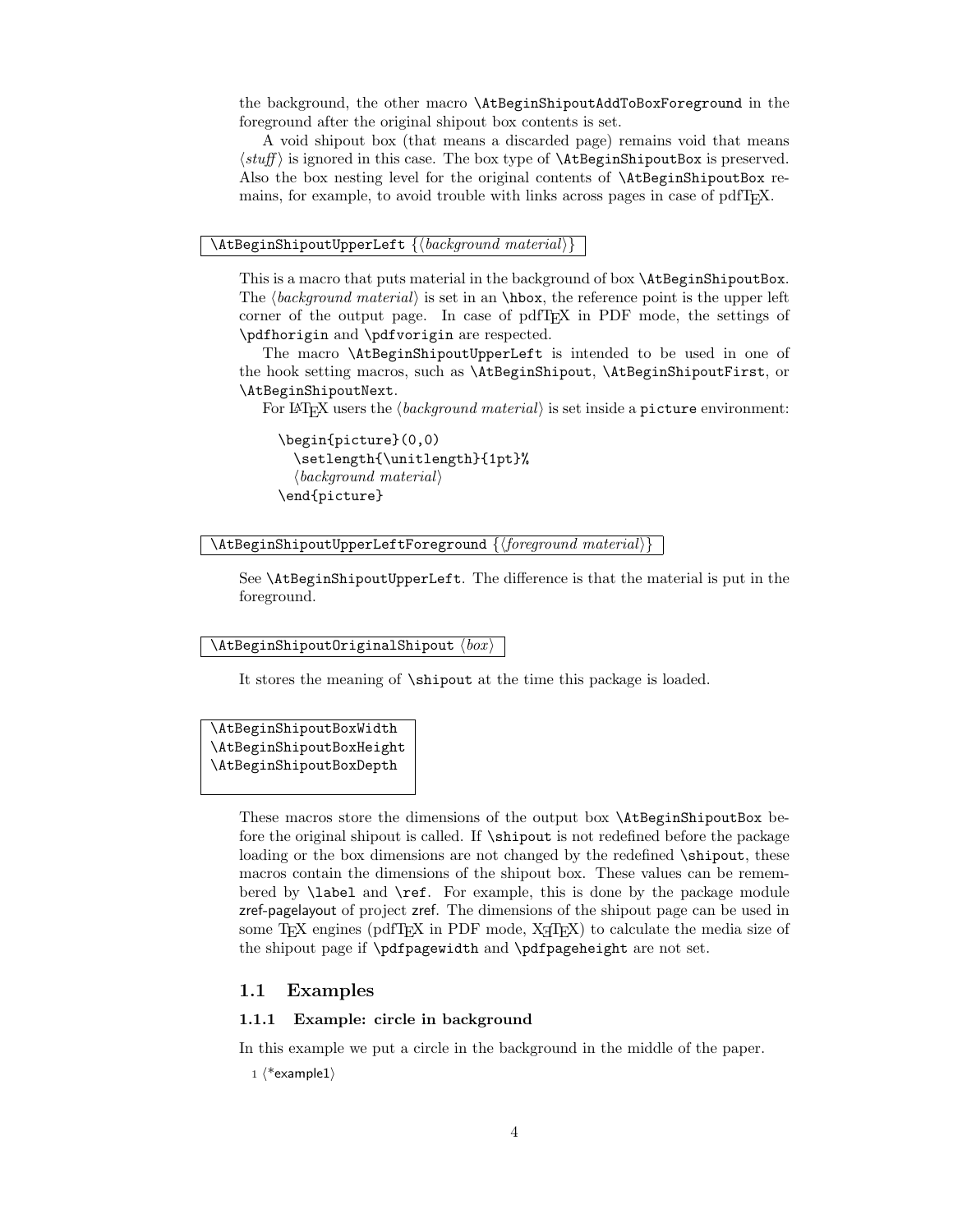```
2 \documentclass[a4paper]{article}
3 \usepackage{color}
4 \usepackage{atbegshi}
```
<span id="page-4-26"></span>Package picture makes life a little easier, because we can now also use length specifications in picture's commands.

```
5 \usepackage{picture}
```
Now we draw the circle in the middle of the paper. \put moves downwards, because the origin is at the top of the page, not at its bottom.

```
6 \AtBeginShipout{%
7 \AtBeginShipoutUpperLeft{%
8 \put(0.5\paperwidth,-0.5\paperheight){\circle{10}}%
9 }%
10 }
11 \begin{document}
12 \section{Hello World}
13 \newpage
14 \AtBeginShipoutNext{%
15 \AtBeginShipoutUpperLeft{%
16 \color{red}%
17 \put(0,-0.5\paperheight){\line(1,0){\paperwidth}}%
18 \put(0.5\paperwidth, 0){\line(0,-1){\paperheight}}%
19 }%
20 }
21 Only on this page we add a red cross.
22 \newpage
23 This page has the circle only.
24 \par
25 \vspace{\fill}
26 The next page will be discarded.
27 \newpage
28 \AtBeginShipoutNext{%
29 \AtBeginShipoutDiscard
30 }
31 This page is discarded.
32 \newpage
33 The last page.
34 \end{document}
```
<span id="page-4-22"></span><span id="page-4-21"></span><span id="page-4-20"></span><span id="page-4-19"></span><span id="page-4-15"></span><span id="page-4-14"></span><span id="page-4-6"></span><span id="page-4-4"></span> $35 \; \langle /$ example1 $\rangle$ 

## <span id="page-4-0"></span>1.1.2 Example: adding TrimBox for dvipdfmx

Now an example from "real life" follows. Someone from the mailing list for dvipdfmx wants to put a TrimBox on every page. If we use \AtBeginShipout, we have to put the **\special** inside the box **\AtBeginShipoutBox** that gets shipped out.

```
36 \langle*example2\rangle37 \documentclass{minimal}
38 \usepackage{atbegshi}
39 \usepackage[
40 dvipdfm,
41 paperwidth=630bp,
42 paperheight=810bp
43 ]{geometry}
44 \AtBeginShipout{%
45 \setbox\AtBeginShipoutBox=\hbox{%
```
<span id="page-4-24"></span><span id="page-4-3"></span><span id="page-4-2"></span>\special{pdf: put @thispage <</TrimBox[9 9 621 801]>>}%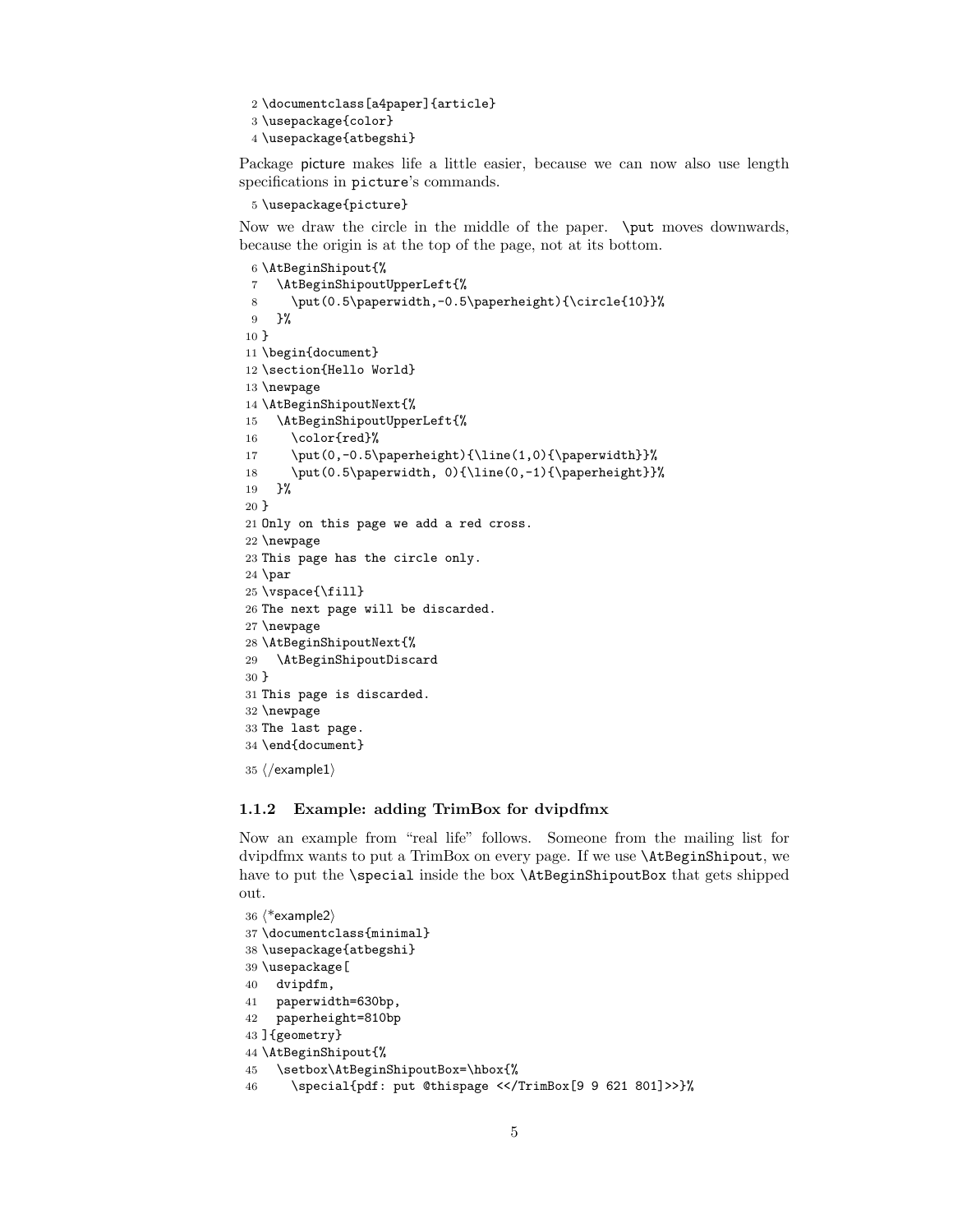```
47 \box\AtBeginShipoutBox
48 }%
49 }
50 \begin{document}
51 First page
52 \newpage
53 Second page
54 \end{document}
55 \langle/example2\rangle
```
<span id="page-5-6"></span><span id="page-5-5"></span>Remember, in \AtBeginShipoutBoxFirst the \setbox wrapper code is implicitly given and the \special is used directly.

# <span id="page-5-0"></span>2 Method of \shipout overloading

## <span id="page-5-1"></span>2.1 \shipout

The T<sub>EX</sub> primitive command \shipout takes a box specification and puts the box as a new page in the output file. There are two kinds of box specifications:

```
Direct boxes: They are given by \hbox, \vbox, or \vtop,
     e.g. \shipout\hbox{Hello World}.
```
Indirect boxes: \box or \copy references a box register by number. The box register contains the contents of the box.

Note: \box also clears the box register globally.

Then we have to differentiate between void and empty boxes:

- Void: Initially or after \box there is no box in the box register. In this cases the box register is not empty, but void.
- **Empty:** A box with empty contents, such as  $\hbar \leq \nu 1$  or  $\vbar \leq 1$  is an empty  $\hbar$  or empty  $\hbar$  or  $\hbar$ . If a box register holds such a box, the box still exists, therefore the box register is not void.

## <span id="page-5-2"></span>2.2 \afterassignment

We want to overload  $\lambda$ shipout to do something with the box. It is quite impossible to do this reliable by catching the box using macro arguments. The variety of box specifications is too large, Examples:

```
\shipout\null
\shipout\vbox{...}
\shipout\vtop\bgroup ...\egroup
\shipout\box255
```
Even worse, the braces don't need to be balanced:

```
\shipout\hbox\bgroup}
\shipout\vbox{\egroup
```
Happily TeX provides a reliable way via \afterassignment. It takes a macro name and executes it just after the assignment.

Now we can redefine **\shipout**. The box specification that follows **\shipout** is catched by **\setbox**. This is an assignment to a box register. **\afterassignment** notifies T<sub>E</sub>X, that we want to call **\@test** right after the assignment: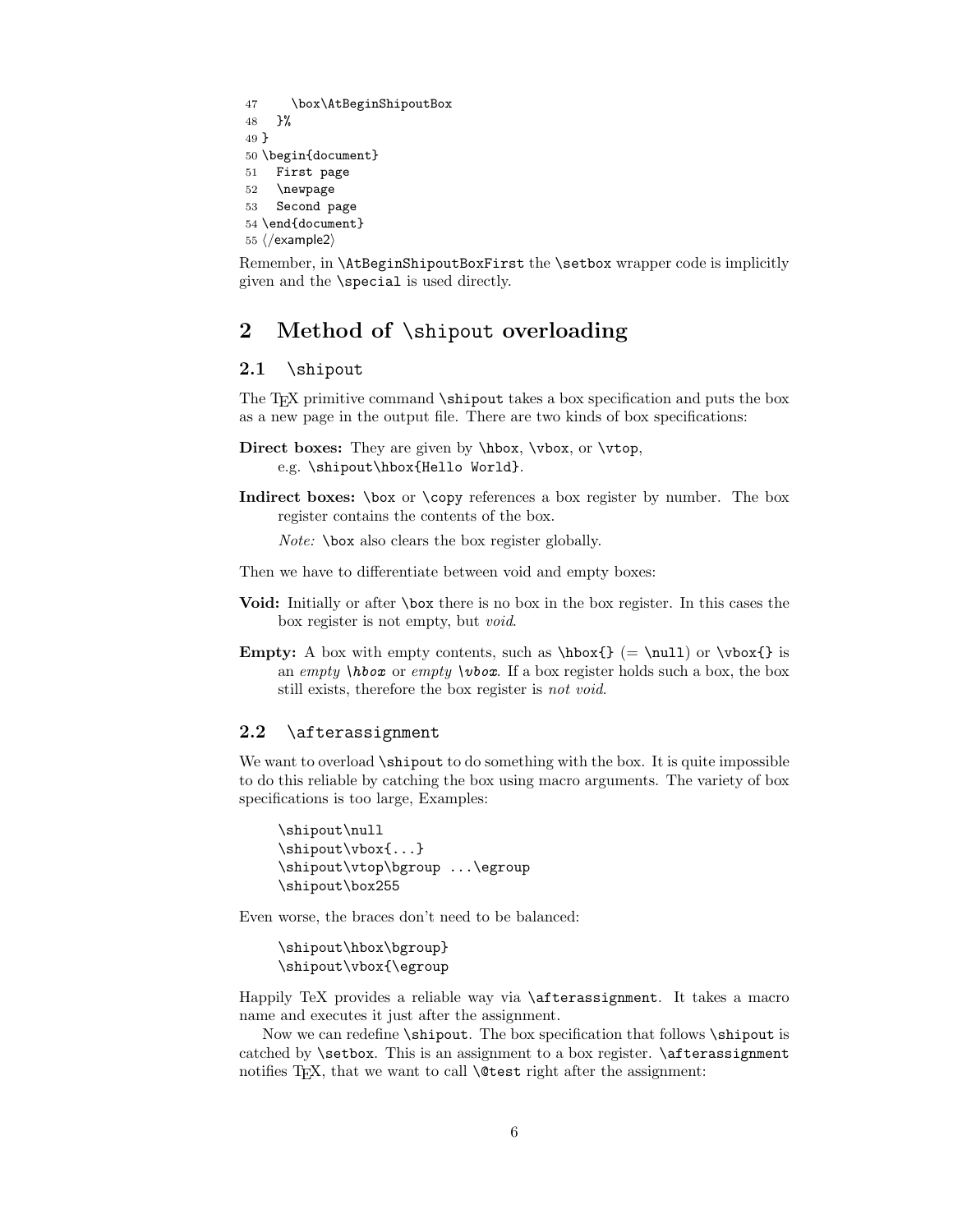\shipout := \afterassignment\@test \setbox\mybox=

We have seen different box specifications. Indirect boxes are easy to understand:

 $\binom{\bsc{0} \setminus \bsc{0}}{\bsc{0}}$ 

However direct boxes can have arbitrary contents with lots of other assignments. It would be quite inpredictable if TEX would put \@test after the first of such an assignment or after the box specification if the box lacks of assignments. Therefore T<sub>E</sub>X puts **\@test** right at the beginning of the box specification, e.g:

\shipout\hbox{Hello World}  $\Rightarrow$  \setbox\mybox=\hbox{|\@test| Hello World}

## <span id="page-6-0"></span>2.3 Test for direct or indirect boxes

Now we want to execute \@test, but where are we? We can be after the completed box assignment, if \shipout was called with an indirect box. Or we are right at the beginning of a direct box.

#### <span id="page-6-1"></span>2.3.1 With  $\varepsilon$ -T<sub>E</sub>X

With the  $\varepsilon$ -T<sub>E</sub>X's extensions the answer is very easy: Being inside the direct box means that we are inside a new group. The new primitive command \currentgrouplevel tells how deeply the groups are currently nested. Macro \@test just compares the previously stored group level with the current one:

```
\shipout :=
 \edef\saved@grouplevel{\number\currentgrouplevel}
 \afterassignment\@test
 \setbox\mybox=
\@test :=
 \ifnum\saved@grouplevel=\currentgrouplevel
   % case: indirect box, the assignment is completed
   \@output
 \else
   % case: direct box, we are inside the box
   \aftergroup\@outbox
 \eta
```
## <span id="page-6-2"></span>2.3.2 Without  $\varepsilon$ -T<sub>E</sub>X

Life becomes complicate without  $\varepsilon$ -T<sub>E</sub>X. We cannot ask the group level. However, if we are inside a direct box, the box register \mybox is not yet changed by \setbox. Thus we need a special initial value and compare it in **\@test** with the current value of the box.

What can be used as initial value? Arbitrary box contents cannot be compared. TEX only tells us a few properties:

- Box type:\ifhbox, \ifvbox
- Dimensions: \wd, \ht, \dp
- Voidness: \ifvoid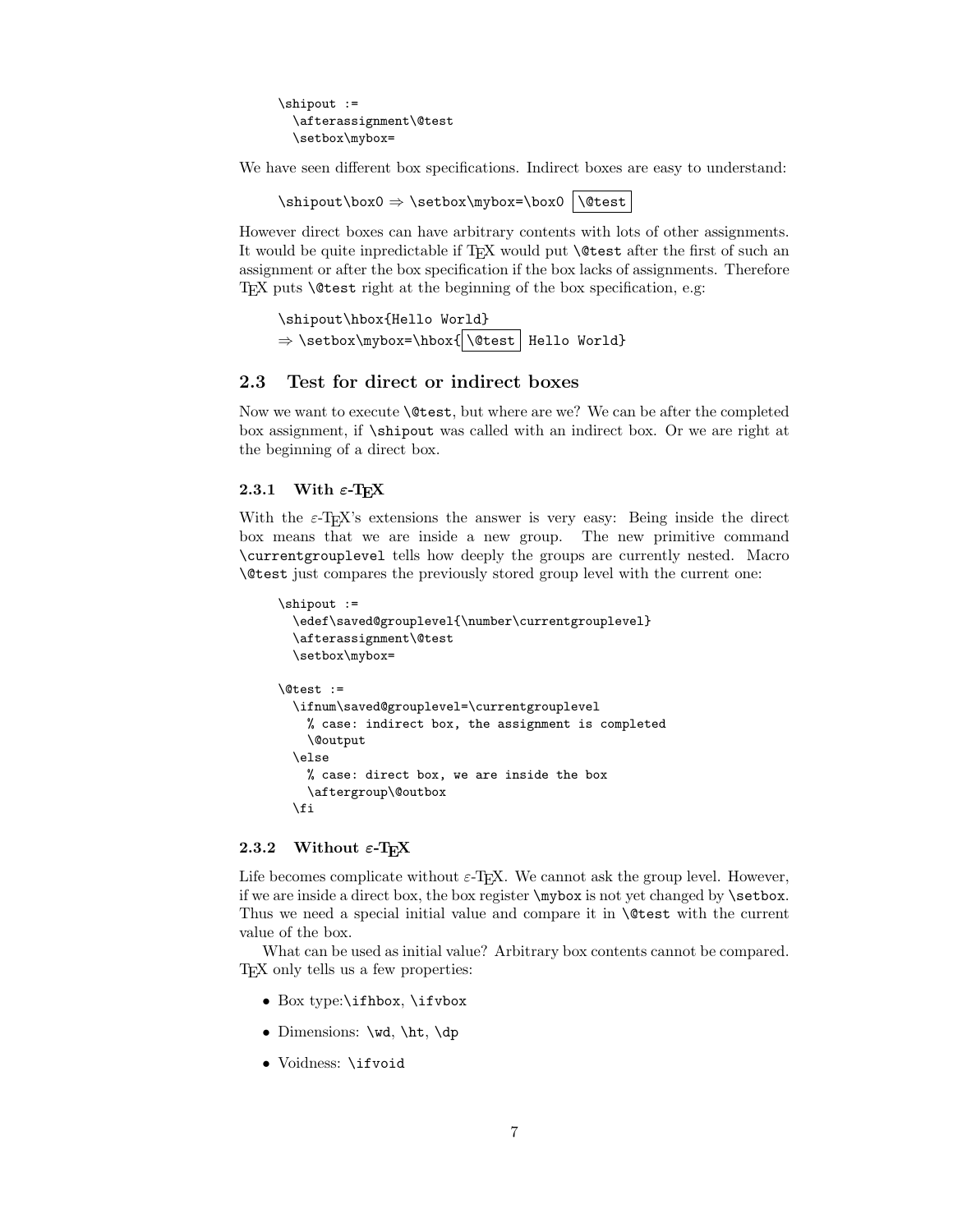Unhappily all these qualities even combined are not sufficient for constructing an initial box value, because  $\lambda$ shipout can be called with a box that is accidently just the same as the choosen initial value.

Nevertheless we have two alternatives for an initial value:

- A box of some type with some funny settings that are unlikely to occur in real life, e.g a height of 4911sp-\maxdimen.
- A void box.

A collision between this initial value and an indirect \shipout box with just the same value is possible. Then **\@test** will make a wrong decision that it is executed inside a direct box and delays \@output by \aftergroup. Thus \@output is not called at the place we want. In contrary, the result is an uncertainty about the place:

- \shipout is used in a group that perhaps closes some pages later. A bad place for \@output.
- Without a surrounding group \aftergroup effectively kills its argument.

In the first case of a box with special dimensions we can even loose the page. However in the case of the void box, this effect is even desired, because the original \shipout does not output void boxes. All we have to do is to ensure that our box \mybox is always void except for the phase when the overloaded \shipout is executed. And secondly we must keep this semantics of \shipout for the void case in our macros, namely \@output.

```
\shipout :=
  % trick to get a void box \mybox
  \begingroup
    \setbox\mybox=\box\mybox
  \endgroup
  \afterassignment\@test
  \setbox\mybox=
\@test :=
  \ifvoid\mybox
    \aftergroup\@output
  \else
    \@output
  \fi
```
The nasty case is \shipout\box\voidb@x where the indirect box is void and that must not generate an output page. If a surrounding group is missing the output is ignored because of \aftergroup. Otherwise output is called some time later when the surrounding group closes. But \mybox is void outside the execution phase of the redefined **\shipout.** Also **\@output** checks for a void box and cancels the page output. The disadvantage remains that the hook in \@output is called for a page that will not be output.

#### <span id="page-7-0"></span>2.3.3 \lastkern method

At the beginning of a new box, there is no \kern, the contents of the box is still empty and \lastkern returns 0 pt. This can be used to distinguish between direct and indirect boxes: We execute \setbox in a box with a preceding non-zero kern. After an indirect box, \lastkern sees this kern, otherwise it returns 0 pt.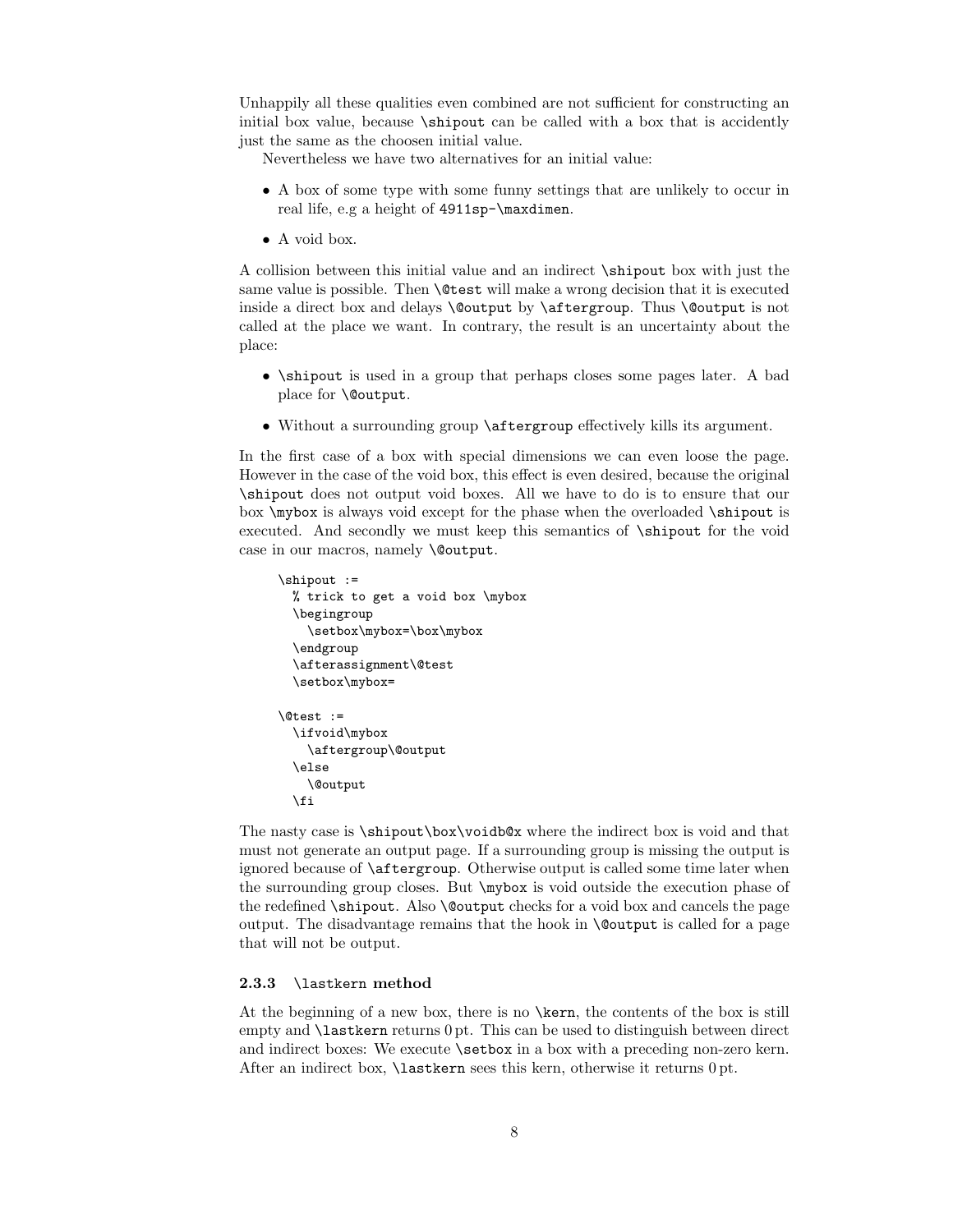```
\shipout :=
  \begingroup
    \setbox\mybox=\hbox\bgroup
      \kern1pt
      \afterassignment\shipout@test
      \global\setbox\mybox=
\@test :=
  \ifdim\lastkern=0pt
   % direct box
    \aftergroup\egroup
    \aftergroup\endgroup
    \aftergroup\@output
  \else
    \egroup
    \endgroup
    \@output
  \fi
```
We have two **\setbox** commands. The first creates a controlled context box where we can safely insert a \kern. We get rid of this temporarily used context box by putting the local **\setbox** in a group.

After the group we want to have our shipout box in \mybox. Therefore we use a global assignment here.

## <span id="page-8-0"></span>2.4 Output

With or without  $\varepsilon$ -T<sub>E</sub>X we ensure the original behaviour of **\shipout** that void boxes do not generate output pages.

Now we can place the hook \@hook for the user code that wants to manipulate the output box.

```
\@output :=
  \ifvoid\mybox
    % cancel output of void box
  \else
    \@hook
    \ifvoid\mybox
      % user code in \@hook could has voided the box
    \else
      \original@shipout\box\mybox
    \fi
  \fi
```
## <span id="page-8-1"></span>2.5 Separate box register

So far we have said nothing about the box number of  $\mu$ ybox. The following case that outputs the same page twice shows that we are not free in the use of the box register:

#### \shipout\copy<num> \shipout\box<num>

We manipulate the box by the hook and without  $\varepsilon$ -TEX the box must even be voided. However, the use case above requires that the box contents does not change at all. Therefore we must reserve a separate box register to avoid collisions with user box registers.

Note: Box register number 255 is special for the output routine, because TeX complains if this box is not voided by the output routine. However, this requirement does not apply to \shipout at all. In fact \shipout does not change any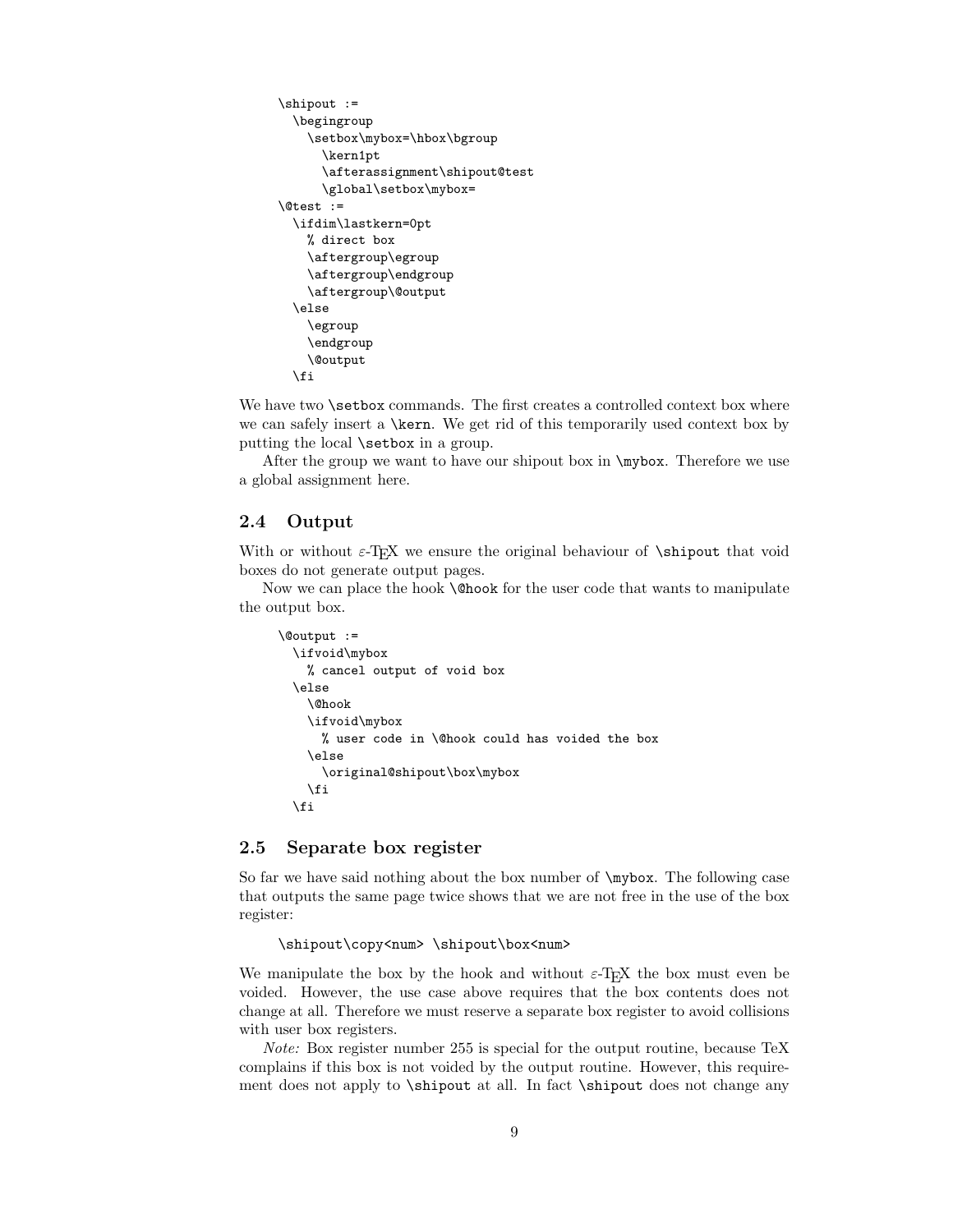box register. This is usually done by a call of \box, but the output routine can do it later *after* invoking of **\shipout**.

## <span id="page-9-0"></span>2.6 Summary

## <span id="page-9-1"></span>2.6.1 With  $\varepsilon$ -T<sub>E</sub>X

Putting the pieces together we get for  $\varepsilon$ -T<sub>E</sub>X:

```
\newbox\mybox
\let\original@shipout\shipout
\shipout :=
  \edef\saved@grouplevel{\number\currentgrouplevel}
  \afterassignment\@test
 \setbox\mybox=
\@test :=
  \ifnum\saved@grouplevel<\currentgrouplevel
    \expandafter\aftergroup
 \fi
 \@output
\@output :=
 \ifvoid\mybox
   % cancel output of void box
  \else
    \@hook
   \ifvoid\mybox
     % user code in \@hook could have voided the box
   \else
      \original@shipout\box\mybox
   \fi
  \fi
```
## <span id="page-9-2"></span>2.6.2 Without  $\varepsilon$ -T<sub>E</sub>X, traditional way

And for T<sub>E</sub>X without  $\varepsilon$ -T<sub>E</sub>X:

```
\newbox\mybox
\begingroup
  \setbox\mybox=\box\mybox % ensure \mybox is void
\endgroup
\let\original@shipout\shipout
\shipout :=
 % trick to get a void box \mybox
 \begingroup
   \setbox\mybox=\box\mybox
 \endgroup
 \afterassignment\@test
  \setbox\mybox=
\@test :=
  \ifvoid\mybox
   \expandafter\aftergroup
  \fi
  \@output
```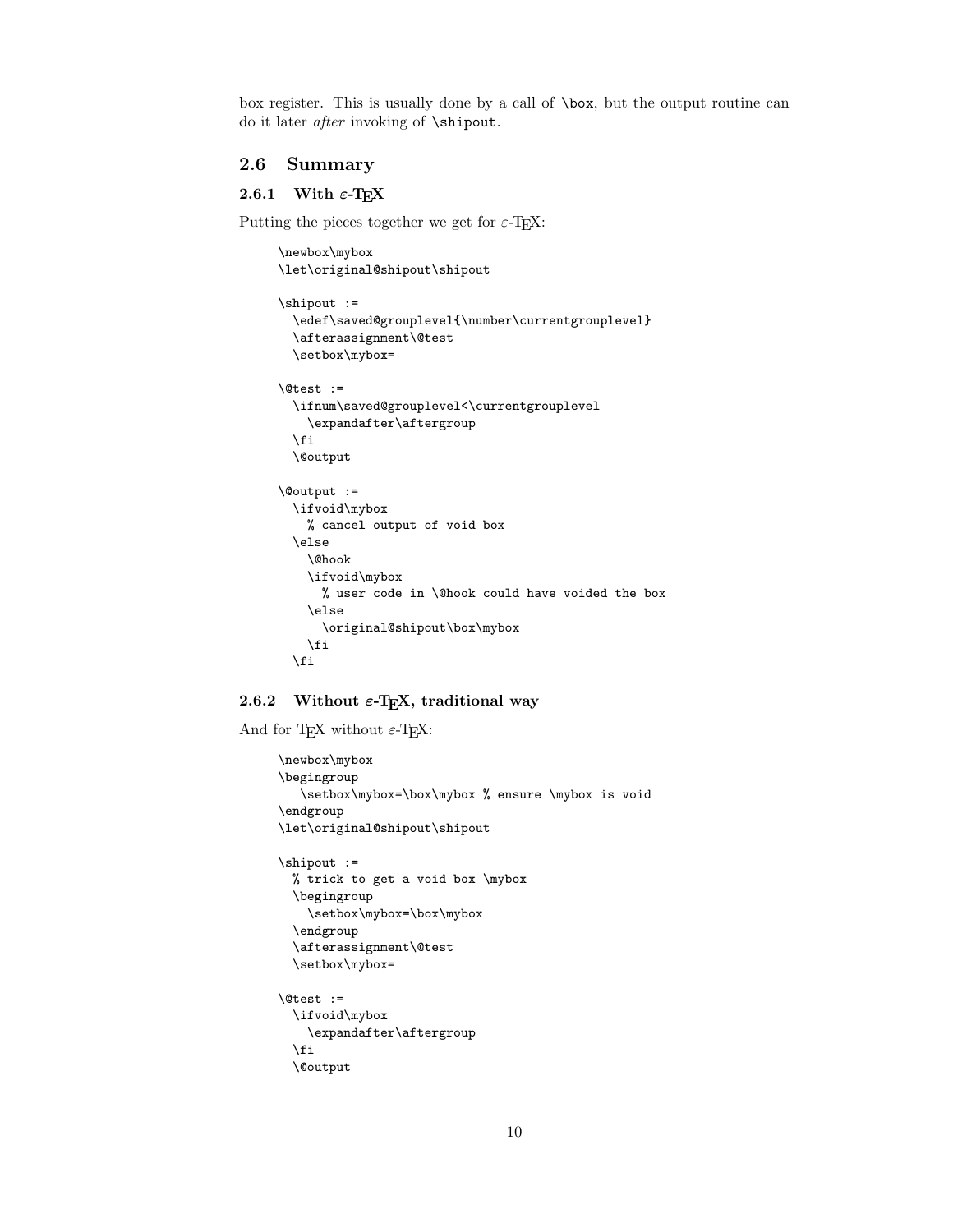```
\@output :=
  \ifvoid\mybox
   % cancel output of void box
  \else
    \@hook
    \ifvoid\mybox
      % user code in \@hook could have voided the box
    \else
      \original@shipout\box\mybox
    \chi\fi
```
## <span id="page-10-0"></span>2.6.3 \lastkern method

And for TEX without  $\varepsilon$ -TEX using the **\lastkern** method:

```
\newbox\mybox
\let\original@shipout\shipout
\shipout :=
 \begingroup
 \setbox\mybox=\hbox\bgroup
 \kern1pt
 \afterassignment\@test
  \setbox\mybox=
\@test :=
 \ifdim\lastkern=0pt
   \expandafter\aftergroup
  \fi
  \@output
\@output :=
  \egroup
  \endgroup
 \ifvoid\mybox
   % cancel output of void box
  \else
    \@hook
    \ifvoid\mybox
      % user code in \@hook could have voided the box
    \else
      \original@shipout\box\mybox
    \fi
 \fi
```
# <span id="page-10-1"></span>3 Implementation

Package atbegshi uses  $\varepsilon$ -TEX's \currentgrouplevel, if it is available. Otherwise the \lastkern method is used.

56  $\langle$ \*package $\rangle$ 

## <span id="page-10-2"></span>3.1 Reload check and package identification

<span id="page-10-4"></span><span id="page-10-3"></span>Reload check, especially if the package is not used with IATEX. 57 \begingroup\catcode61\catcode48\catcode32=10\relax% 58 \catcode13=5 % ^^M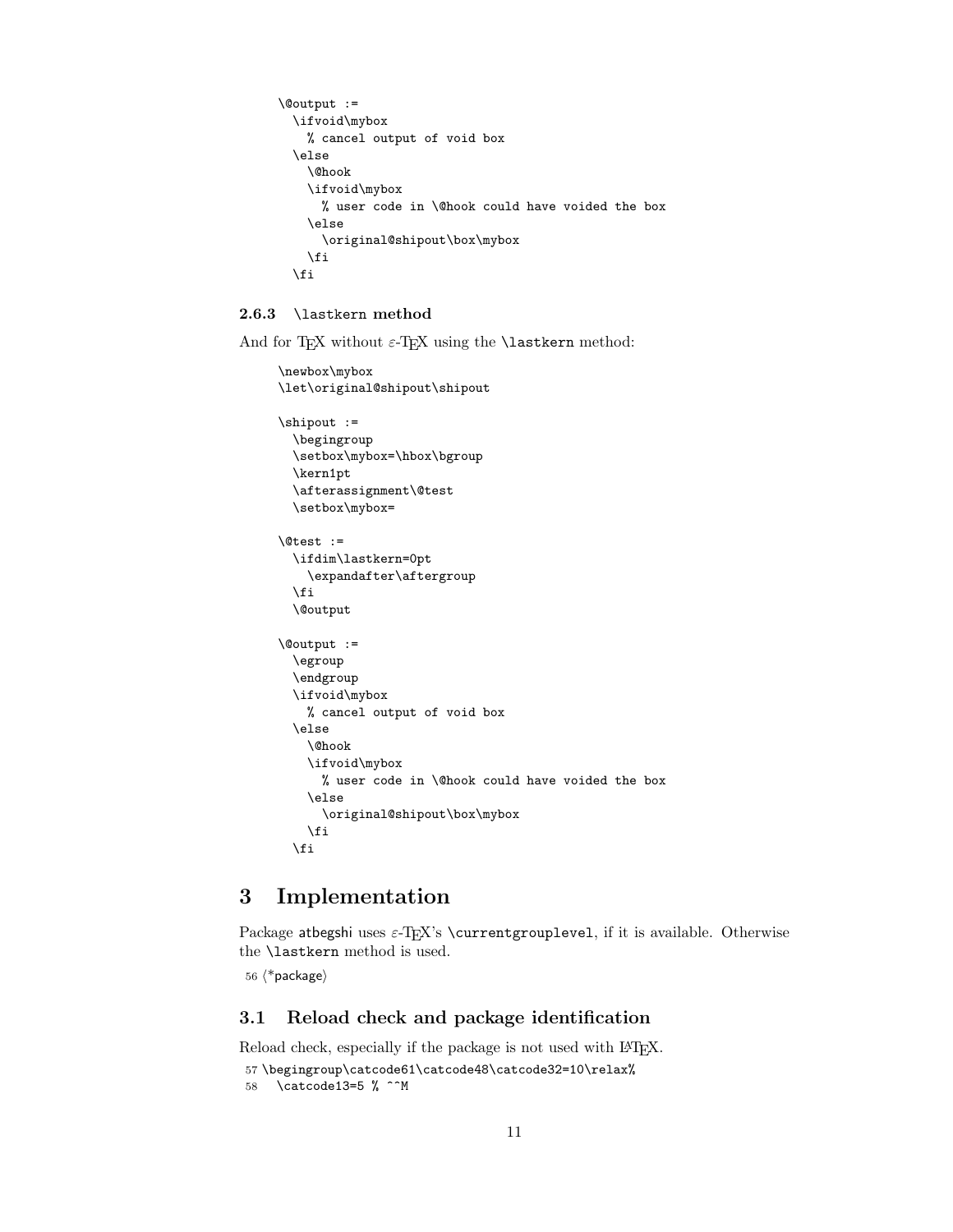```
59 \endlinechar=13 %
60 \catcode35=6 % #
61 \catcode39=12 % '
62 \catcode44=12 % ,
63 \catcode45=12 % -
64 \catcode46=12 % .
65 \catcode58=12 % :
66 \catcode64=11 % @
67 \catcode123=1 % {
68 \catcode125=2 % }
69 \expandafter\let\expandafter\x\csname ver@atbegshi.sty\endcsname
70 \ifx\x\relax % plain-TeX, first loading
71 \else
72 \def\empty{}%
73 \ifx\x\empty % LaTeX, first loading,
74 % variable is initialized, but \ProvidesPackage not yet seen
75 \else
76 \expandafter\ifx\csname PackageInfo\endcsname\relax
77 \def\x#1#2{%
78 \immediate\write-1{Package #1 Info: #2.}%
79 }%
80 \else
81 \def\x#1#2{\PackageInfo{#1}{#2, stopped}}%
82 \setminusfi
83 \x{atbegshi}{The package is already loaded}%
84 \aftergroup\endinput
85 \chifi
86 \fi
87 \endgroup%
88 \begingroup\catcode61\catcode48\catcode32=10\relax%
89 \catcode13=5 % ^^M
90 \endlinechar=13 %
91 \catcode35=6 % #
92 \catcode39=12 % '
```
<span id="page-11-40"></span><span id="page-11-39"></span><span id="page-11-38"></span><span id="page-11-37"></span><span id="page-11-35"></span><span id="page-11-28"></span><span id="page-11-1"></span>Package identification:

```
93 \catcode40=12 % (
94 \catcode41=12 % )
95 \catcode44=12 % ,
96 \catcode45=12 % -
97 \catcode46=12 % .
98 \catcode47=12 % /
99 \catcode58=12 % :
100 \catcode64=11 % @
101 \catcode91=12 % [
102 \catcode93=12 % ]
103 \catcode123=1 % {
104 \catcode125=2 % }
105 \expandafter\ifx\csname ProvidesPackage\endcsname\relax
106 \def\x#1#2#3[#4]{\endgroup
107 \immediate\write-1{Package: #3 #4}%
108 \xdef#1{#4}%
109 }%
110 \else
111 \def\x#1#2[#3]{\endgroup
112 #2[{#3}]%
113 \ifx#1\@undefined
114 \xdef#1{#3}%
```

```
115 \fi
```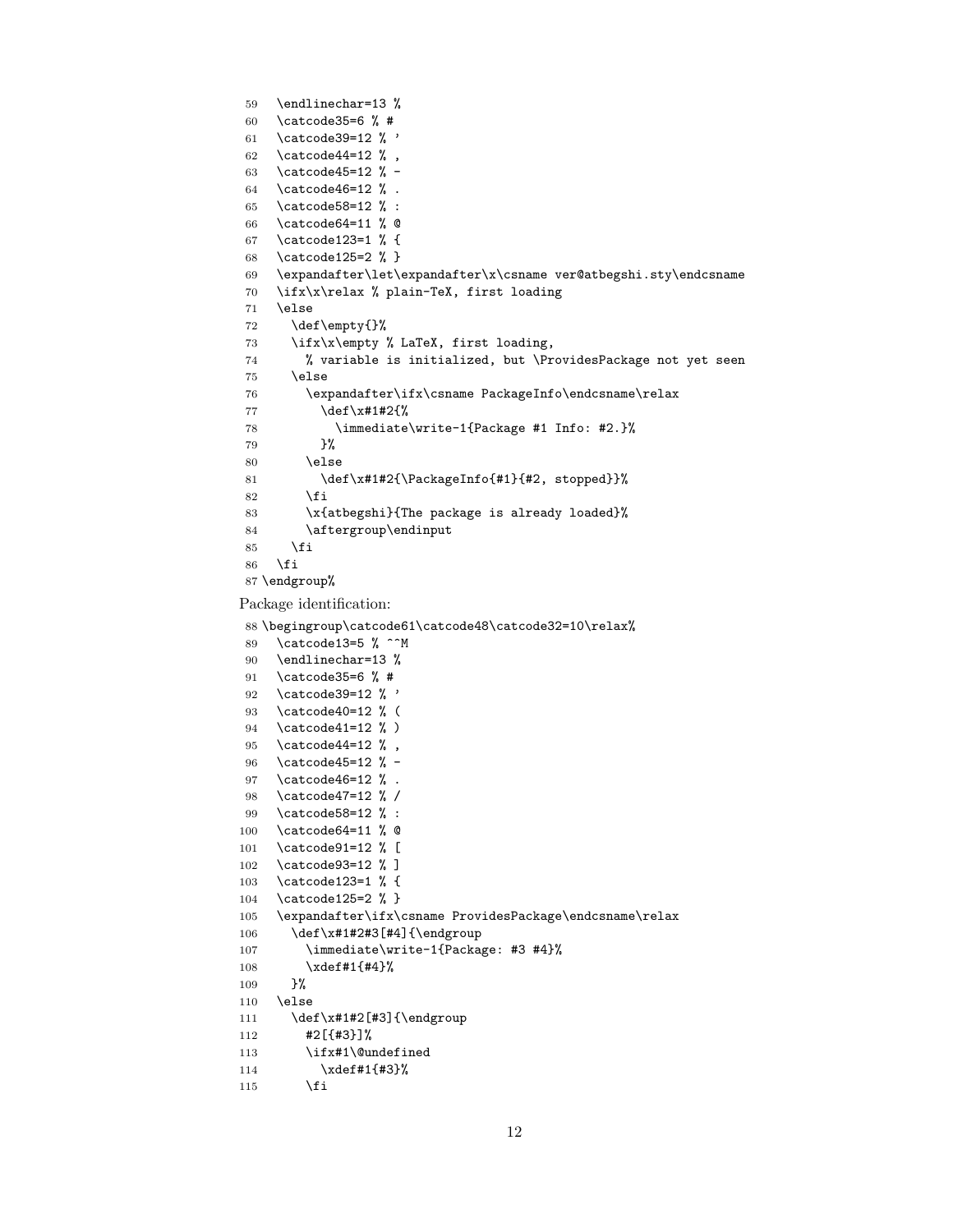```
116 \ifx#1\relax
117 \xdef#1{#3}%
118 \fi
119 }%
120 \foralli
121 \expandafter\x\csname ver@atbegshi.sty\endcsname
122 \ProvidesPackage{atbegshi}%
123 [2019/12/05 v1.19 At begin shipout hook (HO)]%
```
## <span id="page-12-31"></span><span id="page-12-25"></span><span id="page-12-0"></span>3.2 Catcodes

```
124 \begingroup\catcode61\catcode48\catcode32=10\relax%
125 \catcode13=5 % ^^M
126 \endlinechar=13 %
127 \catcode123=1 % {
128 \catcode125=2 % }
129 \catcode64=11 % @
130 \def\x{\endgroup
131 \expandafter\edef\csname AtBegShi@AtEnd\endcsname{%
132 \endlinechar=\the\endlinechar\relax
133 \catcode13=\the\catcode13\relax
134 \catcode32=\the\catcode32\relax
135 \catcode35=\the\catcode35\relax
136 \catcode61=\the\catcode61\relax
137 \catcode64=\the\catcode64\relax
138 \catcode123=\the\catcode123\relax
139 \catcode125=\the\catcode125\relax
140 }%
141 }%
142 \x\catcode61\catcode48\catcode32=10\relax%
143 \catcode13=5 % ^^M
144 \endlinechar=13 %
145 \catcode35=6 % #
146 \catcode64=11 % @
147 \catcode123=1 % {
148 \catcode125=2 % }
149 \def\TMP@EnsureCode#1#2{%
150 \edef\AtBegShi@AtEnd{%
151 \AtBegShi@AtEnd
152 \catcode#1=\the\catcode#1\relax
153 }%
154 \catcode#1=#2\relax
155 }
156 \TMP@EnsureCode{40}{12}% (
157 \TMP@EnsureCode{41}{12}% )
158 \TMP@EnsureCode{44}{12}% ,
159 \TMP@EnsureCode{45}{12}% -
160 \TMP@EnsureCode{47}{12}% /
161 \TMP@EnsureCode{46}{12}% .
162 \TMP@EnsureCode{58}{12}% :
163 \TMP@EnsureCode{91}{12}% [
164 \TMP@EnsureCode{93}{12}% ]
165 \TMP@EnsureCode{94}{7}% ^(superscript)
166 \TMP@EnsureCode{96}{12}% '
167 \edef\AtBegShi@AtEnd{\AtBegShi@AtEnd\noexpand\endinput}
```
## <span id="page-12-43"></span><span id="page-12-42"></span><span id="page-12-41"></span><span id="page-12-40"></span><span id="page-12-39"></span><span id="page-12-38"></span><span id="page-12-37"></span><span id="page-12-36"></span><span id="page-12-35"></span><span id="page-12-34"></span><span id="page-12-33"></span><span id="page-12-32"></span><span id="page-12-24"></span><span id="page-12-23"></span><span id="page-12-22"></span><span id="page-12-21"></span><span id="page-12-4"></span><span id="page-12-3"></span><span id="page-12-2"></span><span id="page-12-1"></span>3.3 Preparations

\begingroup\expandafter\expandafter\expandafter\endgroup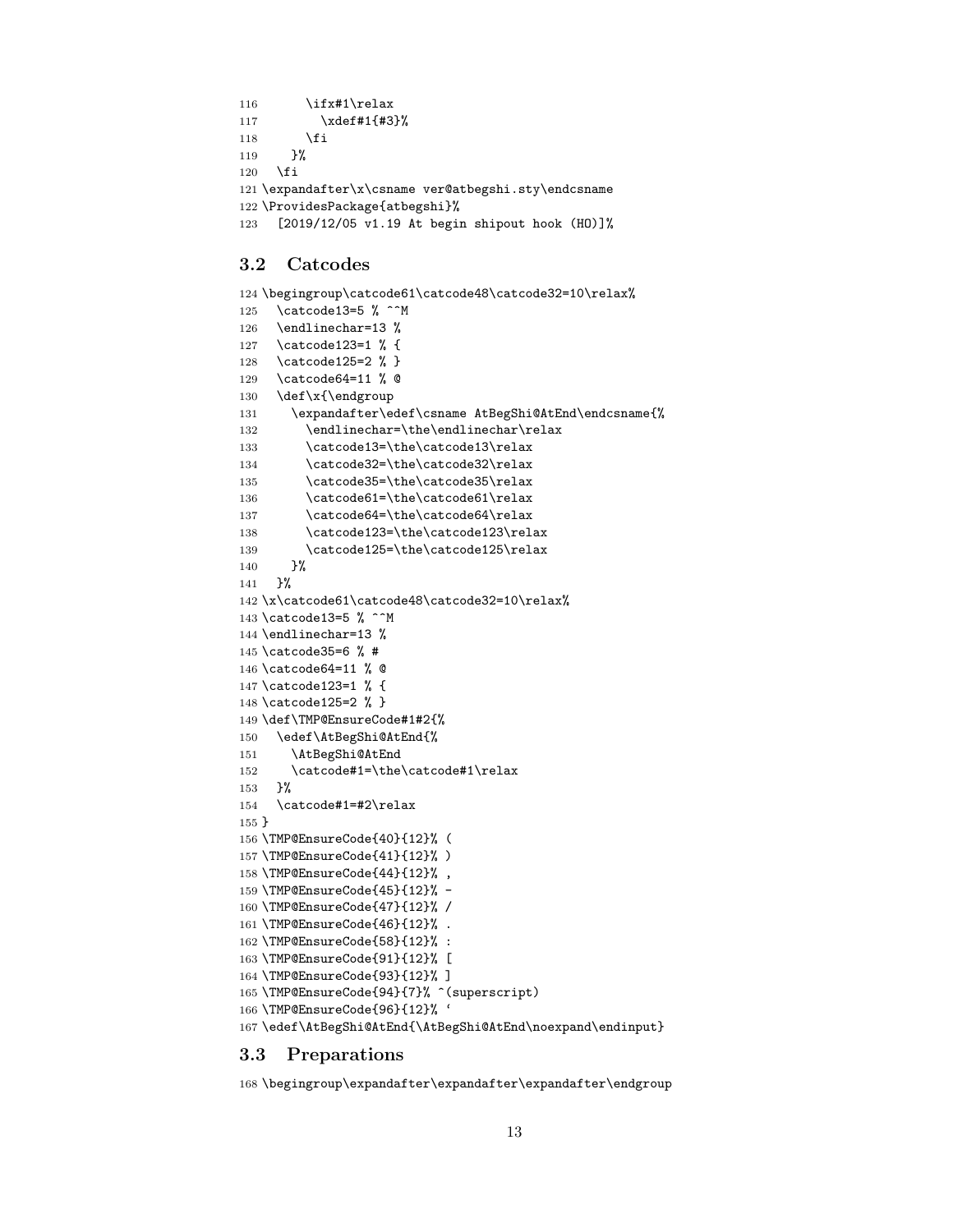```
169 \expandafter\ifx\csname RequirePackage\endcsname\relax
                         170 \def\TMP@RequirePackage#1[#2]{%
                         171 \begingroup\expandafter\expandafter\expandafter\endgroup
                         172 \expandafter\ifx\csname ver@#1.sty\endcsname\relax
                         173 \input #1.sty\relax
                         174 \fi
                         175 }%
                         176 \TMP@RequirePackage{infwarerr}[2007/09/09]%
                         177 \TMP@RequirePackage{ltxcmds}[2010/03/01]%
                         178 \else
                         179 \RequirePackage{infwarerr}[2007/09/09]%
                         180 \RequirePackage{ltxcmds}[2010/03/01]%
                         181 \fi
\AtBegShi@CheckDefinable
                         182 \begingroup\expandafter\expandafter\expandafter\endgroup
                         183 \expandafter\ifx\csname @ifdefinable\endcsname\relax
                         184 \def\AtBegShi@CheckDefinable#1{%
                         185 \ifcase\ifx#1\relax
                         186 \ltx@one
                         187 \else
                         188 \ifx#1\@undefined
                         189 \ltx@one
                         190 \else
                         191 \ltx@zero
                         192 \quad \text{If}193 \overline{\qquad} \fi
                         194 \@PackageError{atbegshi}{%
                         195 \tring#1\space is already defined%
                         196 }\@ehd
                         197 \fi
                         198 }%
                         199 \else
                         200 \def\AtBegShi@CheckDefinable#1{%
                         201 \@ifdefinable{#1}{}%
                         202 }%
                         203 \fi
  \ifAtBegShi@Discarded
                         204 \ltx@newif\ifAtBegShi@Discarded
  \AtBeginShipoutDiscard
                         205 \AtBegShi@CheckDefinable\AtBeginShipoutDiscard
                         206 \def\AtBeginShipoutDiscard{%
                         207 \deadcycles=\ltx@zero
                         208 \global\AtBegShi@Discardedtrue
                         209 }
                         \label{thm:main} {\tt \begin{array}{c} 210 \begin{array}{c} \begin{array}{c} \end{array} \end{array}}211 \expandafter\ifx\csname currentgrouplevel\endcsname\relax
                         212 \catcode'X=9 % ignore
                         213 \catcode'E=14 % comment
                         214 \else
                         215 \catcode'X=14 % comment
                         216 \catcode'E=9 % ignore
                         217 \fi
```
<span id="page-13-21"></span><span id="page-13-18"></span><span id="page-13-17"></span><span id="page-13-16"></span><span id="page-13-12"></span><span id="page-13-11"></span><span id="page-13-10"></span><span id="page-13-9"></span><span id="page-13-8"></span><span id="page-13-7"></span><span id="page-13-6"></span><span id="page-13-4"></span><span id="page-13-2"></span><span id="page-13-1"></span>\AtBegShi@Shipout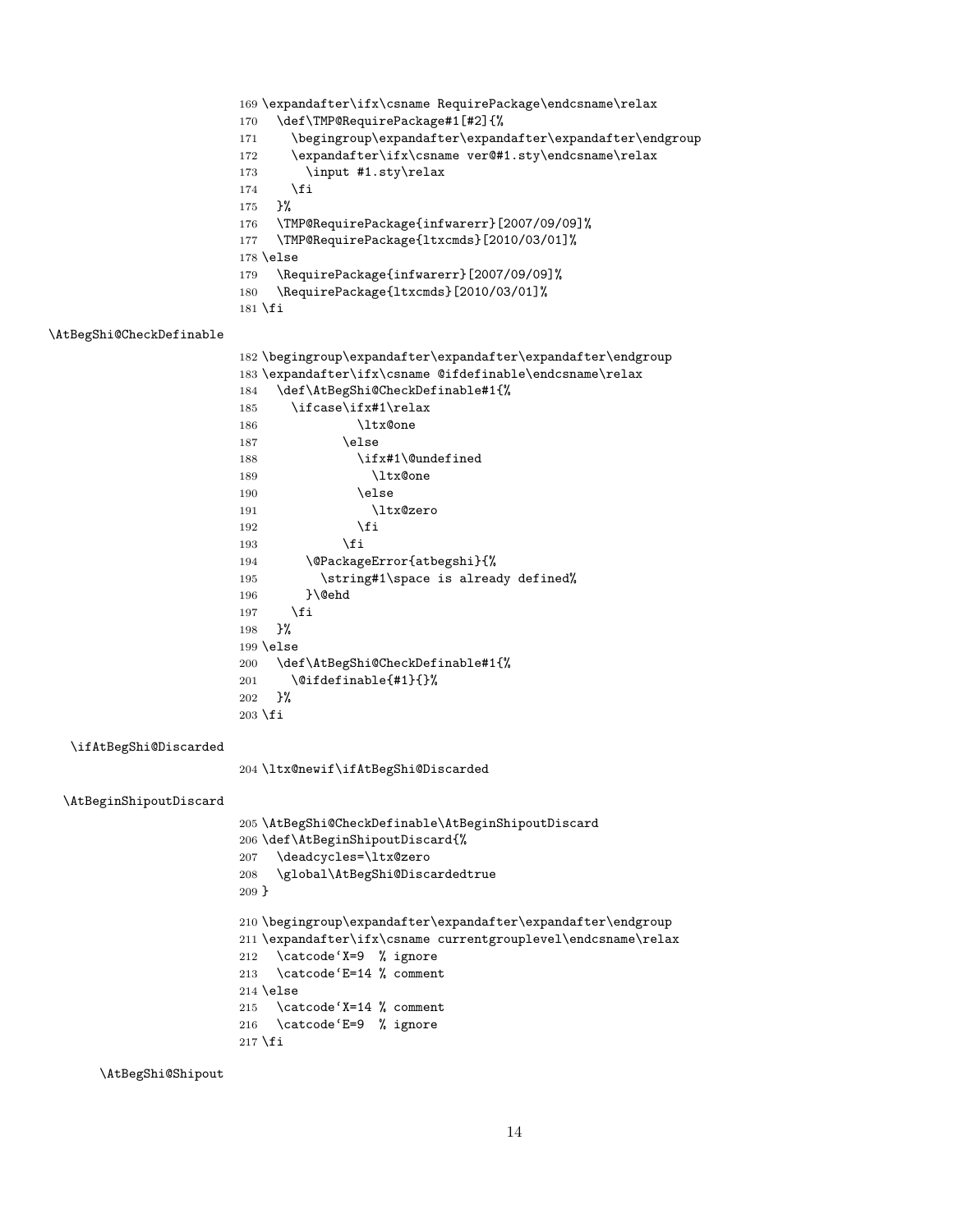- \def\AtBegShi@Shipout{%
- X \begingroup
- <span id="page-14-5"></span>X \setbox\AtBeginShipoutBox=\hbox\bgroup
- <span id="page-14-32"></span>X \kern\p@
- <span id="page-14-18"></span>E \edef\AtBegShi@GroupLevel{\number\currentgrouplevel}%
- <span id="page-14-3"></span>\afterassignment\AtBegShi@Test
- X \global
- <span id="page-14-6"></span>\setbox\AtBeginShipoutBox=%
- }

#### <span id="page-14-28"></span>\AtBegShi@Test

- \def\AtBegShi@Test{%
- <span id="page-14-31"></span>X \ifdim\lastkern=0pt %
- <span id="page-14-19"></span>229 E \ifnum\AtBegShi@GroupLevel<\currentgrouplevel
- <span id="page-14-4"></span>\expandafter\aftergroup
- \fi
- <span id="page-14-26"></span>\AtBegShi@Output
- }

#### <span id="page-14-27"></span>\AtBegShi@Output

- \def\AtBegShi@Output{%
- X \egroup
- X \endgroup
- <span id="page-14-7"></span>\ifvoid\AtBeginShipoutBox
- <span id="page-14-1"></span>\@PackageWarning{atbegshi}{Ignoring void shipout box}%
- \else
- <span id="page-14-23"></span>\let\AtBegShi@OrgProtect\protect
- <span id="page-14-29"></span>\csname set@typeset@protect\endcsname
- <span id="page-14-14"></span>\global\AtBegShi@Discardedfalse
- <span id="page-14-20"></span>\AtBegShi@Hook
- <span id="page-14-21"></span>\expandafter\gdef\expandafter\AtBegShi@HookNext
- \expandafter{\expandafter}%
- <span id="page-14-22"></span>\AtBegShi@HookNext
- <span id="page-14-30"></span>\ifAtBegShi@Discarded
- <span id="page-14-0"></span>\@PackageInfoNoLine{atbegshi}{Shipout page discarded}%
- <span id="page-14-15"></span>\global\AtBegShi@Discardedfalse
- \begingroup
- <span id="page-14-8"></span>\setbox\AtBeginShipoutBox\box\AtBeginShipoutBox
- \endgroup
- <span id="page-14-24"></span>\let\protect\AtBegShi@OrgProtect
- \else
- <span id="page-14-16"></span>\AtBegShi@First
- <span id="page-14-25"></span>\let\protect\AtBegShi@OrgProtect
- <span id="page-14-9"></span>\AtBegShi@GetBoxSize\AtBeginShipoutBox
- <span id="page-14-33"></span> \ltx@ifundefined{AtNextShipout}{% }{%
- <span id="page-14-2"></span>\AtNextShipout{\AtBegShi@GetBoxSize\@cclv}%
- }%
- <span id="page-14-10"></span>\AtBeginShipoutOriginalShipout\box\AtBeginShipoutBox
- \fi
- \fi
- }

#### <span id="page-14-17"></span>\AtBegShi@GetBoxSize

\def\AtBegShi@GetBoxSize#1{%

- <span id="page-14-13"></span>\xdef\AtBeginShipoutBoxWidth{\the\wd#1}%
- <span id="page-14-12"></span>\xdef\AtBeginShipoutBoxHeight{\the\ht#1}%
- <span id="page-14-11"></span>\xdef\AtBeginShipoutBoxDepth{\the\dp#1}%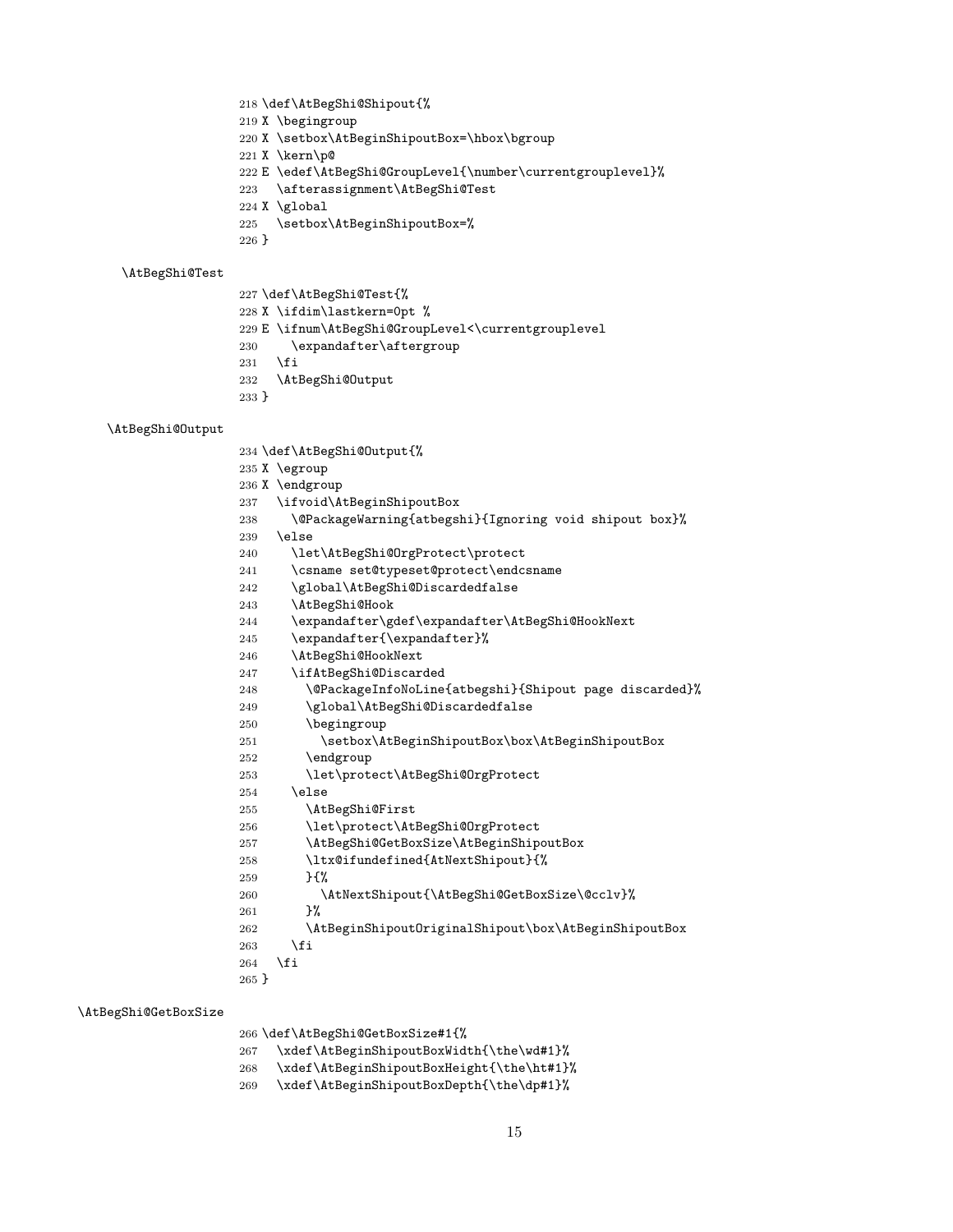<span id="page-15-28"></span><span id="page-15-27"></span><span id="page-15-26"></span><span id="page-15-25"></span><span id="page-15-24"></span><span id="page-15-23"></span><span id="page-15-22"></span><span id="page-15-21"></span><span id="page-15-20"></span><span id="page-15-19"></span><span id="page-15-18"></span><span id="page-15-17"></span><span id="page-15-16"></span><span id="page-15-15"></span><span id="page-15-14"></span><span id="page-15-13"></span><span id="page-15-12"></span><span id="page-15-11"></span><span id="page-15-10"></span><span id="page-15-9"></span><span id="page-15-8"></span><span id="page-15-7"></span><span id="page-15-6"></span><span id="page-15-5"></span><span id="page-15-4"></span><span id="page-15-3"></span><span id="page-15-2"></span><span id="page-15-1"></span><span id="page-15-0"></span>

|                          | $270 \}$                                                                                              |
|--------------------------|-------------------------------------------------------------------------------------------------------|
| \AtBeginShipoutBoxWidth  |                                                                                                       |
|                          | 271 \def\AtBeginShipoutBoxWidth{0pt}                                                                  |
| \AtBeginShipoutBoxHeight |                                                                                                       |
|                          | 272 \def\AtBeginShipoutBoxHeight{0pt}                                                                 |
|                          |                                                                                                       |
| \AtBeginShipoutBoxDepth  |                                                                                                       |
|                          | 273 \def\AtBeginShipoutBoxDepth{0pt}                                                                  |
|                          | 274 \catcode '\X=11 %                                                                                 |
|                          | 275 \catcode '\E=11 %                                                                                 |
| \AtBegShi@First          |                                                                                                       |
|                          | 276 \def\AtBegShi@First{%                                                                             |
|                          | \ifx\AtBegShi@HookFirst\ltx@empty<br>277                                                              |
|                          | \else<br>278<br>\AtBeginShipoutAddToBox{\AtBegShi@HookFirst}%<br>279                                  |
|                          | \fi<br>280                                                                                            |
|                          | \global\let\AtBegShi@First\ltx@empty<br>281                                                           |
|                          | \global\let\AtBeginShipoutFirst\AtBegShi@FirstDisabled<br>282<br>$283$ }                              |
|                          |                                                                                                       |
| \AtBegShi@Hook           |                                                                                                       |
|                          | 284 \gdef\AtBegShi@Hook{}                                                                             |
| \AtBegShi@HookNext       |                                                                                                       |
|                          | 285 \gdef\AtBegShi@HookNext{}                                                                         |
| \AtBegShi@HookFirst      |                                                                                                       |
|                          | 286 \gdef\AtBegShi@HookFirst{}                                                                        |
|                          |                                                                                                       |
| \AtBeginShipout          | 287 \AtBegShi@CheckDefinable\AtBeginShipout                                                           |
|                          | 288 \def\AtBeginShipout{%                                                                             |
|                          | \AtBegShi@AddHook\AtBegShi@Hook<br>289                                                                |
|                          | $290$ }                                                                                               |
| \AtBeginShipoutNext      |                                                                                                       |
|                          | 291 \AtBegShi@CheckDefinable\AtBeginShipoutNext                                                       |
|                          | 292 \def\AtBeginShipoutNext{%<br>\AtBegShi@AddHook\AtBegShi@HookNext<br>293                           |
|                          | $294$ }                                                                                               |
|                          |                                                                                                       |
| \AtBeginShipoutFirst     | 295 \AtBegShi@CheckDefinable\AtBeginShipoutFirst                                                      |
|                          | 296 \def\AtBeginShipoutFirst{%                                                                        |
|                          | \AtBegShi@AddTo\AtBegShi@HookFirst<br>297                                                             |
|                          | $298$ }                                                                                               |
| \AtBegShi@FirstDisabled  |                                                                                                       |
|                          | 299\long\def\AtBegShi@FirstDisabled#1{%                                                               |
|                          | \@PackageWarning{atbegshi}{%<br>300                                                                   |
|                          | First page is already shipped out, ignoring\MessageBreak<br>301<br>\string\AtBeginShipoutFirst<br>302 |
|                          | }%<br>303                                                                                             |
|                          | 304 }                                                                                                 |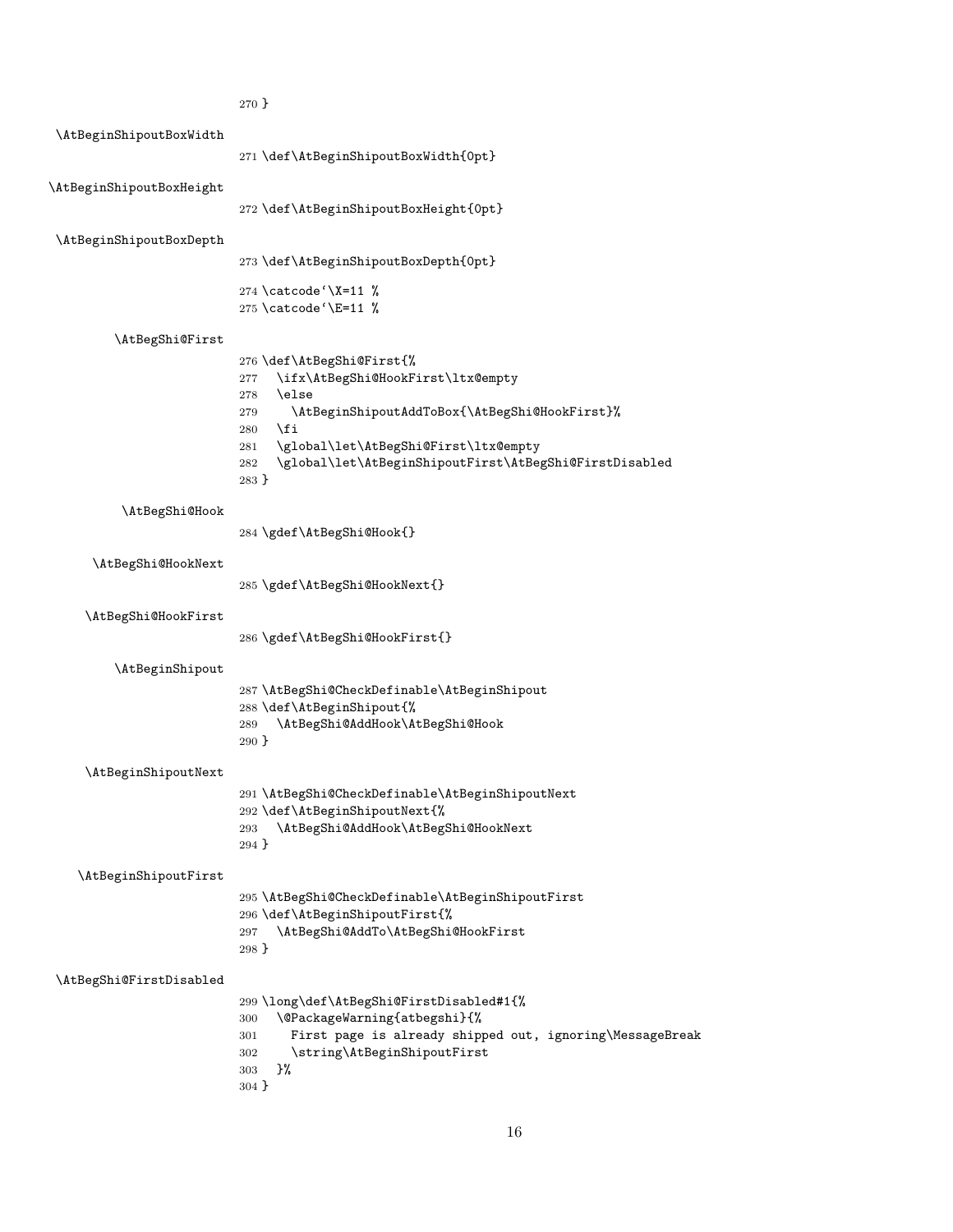#### <span id="page-16-12"></span>\AtBegShi@AddTo

```
305 \begingroup\expandafter\expandafter\expandafter\endgroup
306 \expandafter\ifx\csname g@addto@macro\endcsname\relax
307 \long\def\AtBegShi@AddTo#1#2{%
308 \begingroup
309 \toks\ltx@zero\expandafter{#1#2}%
310 \xdef#1{\the\toks\ltx@zero}%
311 \endgroup
312 }%
313 \else
314 \let\AtBegShi@AddTo\g@addto@macro
315 \fi
```
#### <span id="page-16-11"></span>\AtBegShi@AddHook

<span id="page-16-20"></span>\long\def\AtBegShi@AddHook#1#2{%

<span id="page-16-13"></span> \AtBegShi@AddTo#1{\AtBegShi@Item{#2}}% }

#### <span id="page-16-15"></span>\AtBegShi@Item

<span id="page-16-27"></span><span id="page-16-23"></span><span id="page-16-22"></span><span id="page-16-4"></span><span id="page-16-1"></span>

|       | 319 \long\def\AtBegShi@Item#1{%              |
|-------|----------------------------------------------|
| 320   | \ifAtBegShi@Discarded                        |
| 321   | \else                                        |
| 322   | #1%                                          |
| 323   | \ifAtBegShi@Discarded                        |
| 324   | \else                                        |
| 325   | \ifvoid\AtBeginShipoutBox                    |
| 326   | \@PackageWarning{atbegshi}{%                 |
| 327   | Shipout box was voided by hook, MessageBreak |
| 328   | ignoring shipout box%                        |
| 329   | ጉ%                                           |
| 330   | \AtBeginShipoutDiscard                       |
| 331   | \fi                                          |
| 332   | \fi                                          |
| 333   | \fi                                          |
| 334 } |                                              |

#### <span id="page-16-7"></span>\AtBeginShipoutInit

```
335 \AtBegShi@CheckDefinable\AtBeginShipoutInit
336 \def\AtBeginShipoutInit{%
337 \ltx@IfUndefined{newbox}{%
338 \@PackageError{atbegshi}{%
339 \string\AtBeginShipoutInit\space failed\MessageBreak
340 because of missing \expandafter\string\csname newbox\endcsname
341 }\@ehc
342 }{%
343 \csname newbox\endcsname\AtBeginShipoutBox
344 \AtBegShi@CheckDefinable\AtBeginShipoutOriginalShipout
345 \global\let\AtBeginShipoutOriginalShipout\shipout
346 \global\let\shipout\AtBegShi@Shipout
347 }%
348 \gdef\AtBeginShipoutInit{}%
349 }
350 \begingroup\expandafter\expandafter\expandafter\endgroup
351 \expandafter\ifx\csname AtBeginDocument\endcsname\relax
352 \AtBeginShipoutInit
353 \else
354 \AtBeginDocument{\AtBeginShipoutInit}%
355 \fi
```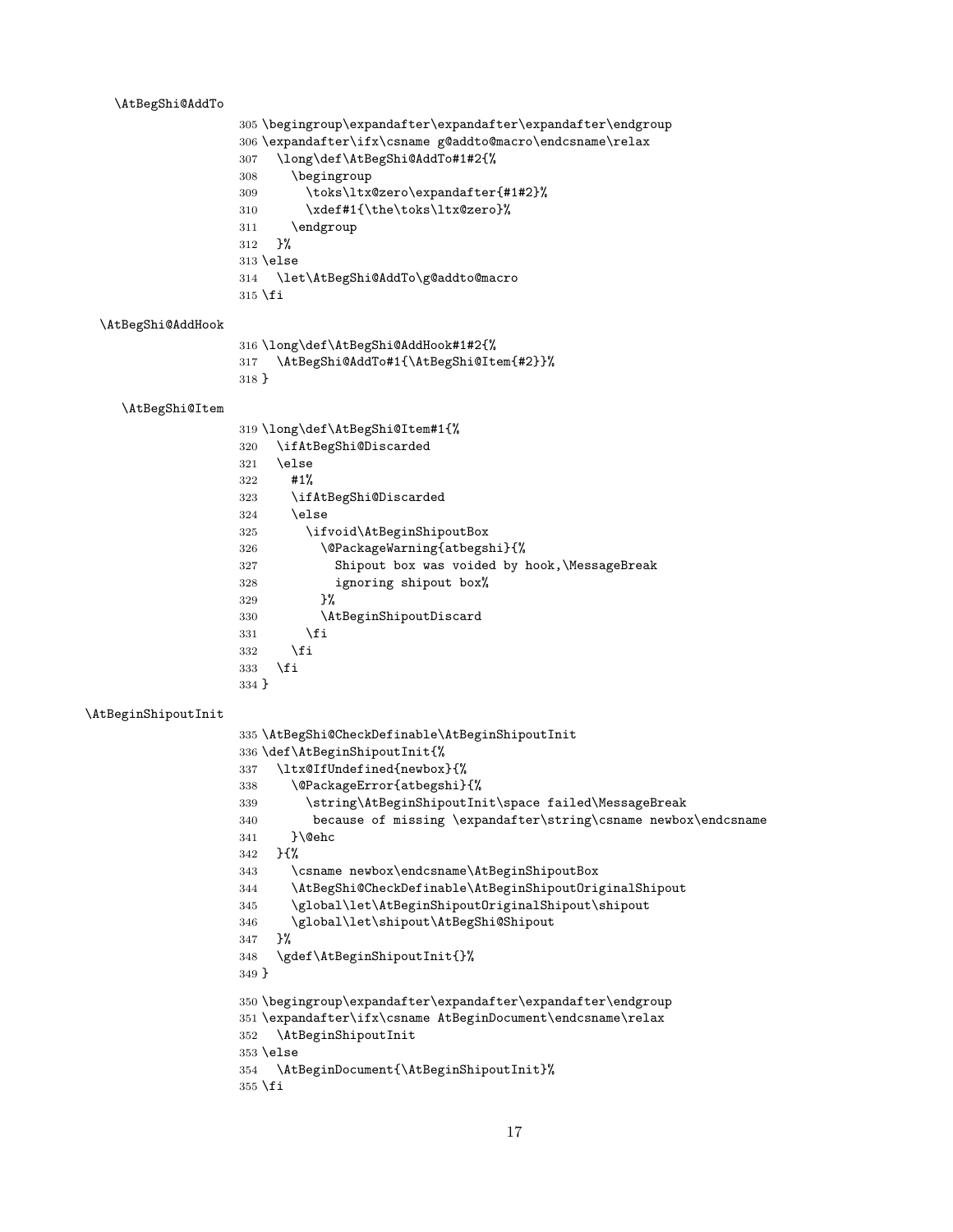## <span id="page-17-0"></span>3.4 Additions to the shipout box

<span id="page-17-2"></span>\AtBeginShipoutAddToBox

```
356 \def\AtBeginShipoutAddToBox#1{%
357 \ifhbox\AtBeginShipoutBox
358 \edef\AtBegShi@restore{%
359 \hfuzz=\the\hfuzz\relax
360 \hbadness=\the\hbadness\relax
361 }%
362 \hfuzz=1073741823sp\relax
363 \hbadness=2147483647\relax
364 \setbox\AtBeginShipoutBox=\hbox to \wd\AtBeginShipoutBox{%
365 \setbox\ltx@zero=\hbox{%
366 \begingroup
367 \AtBegShi@restore
368 #1%
369 \endgroup
370 }%
371 \wd\ltx@zero=0pt\relax
372 \ht\ltx@zero=0pt\relax
373 \dp\ltx@zero=0pt\relax
374 \raise\ht\AtBeginShipoutBox\copy\ltx@zero
375 \unhcopy\AtBeginShipoutBox
376 }%
377 \AtBegShi@restore
378 \else
379 \ifvbox\AtBeginShipoutBox
380 \edef\AtBegShi@restore{%
381 \forall \vfuzz=\the\vfuzz\relax
382 \vbadness=\the\vbadness\relax
383 \dimen\ltx@zero=\the\dimen\ltx@zero\relax
384 }%
385 \edef\AtBegShi@restorebox{%
386 \ht\AtBeginShipoutBox=\the\ht\AtBeginShipoutBox\relax
387 \dp\AtBeginShipoutBox=\the\dp\AtBeginShipoutBox\relax
388 }%
389 \vfuzz=1073741823sp\relax
390 \vbadness=2147483647\relax
391 \dimen\ltx@zero=\ht\AtBeginShipoutBox
392 \advance\dimen\ltx@zero by \dp\AtBeginShipoutBox
393 \setbox\AtBeginShipoutBox=\vbox to \dimen\ltx@zero{%
394 \setbox\ltx@zero=\hbox{%
395 \begingroup
396 \AtBegShi@restore
397 #1%
398 \endgroup
399 }%
400    \wd\ltx@zero=0pt\relax
401 \ht\ltx@zero=0pt\relax
402 \dp\ltx@zero=0pt\relax
403 \baselineskip=0pt\relax
404 \lineskip=0pt\relax
405 \lineskiplimit=0pt\relax
406 \copy\ltx@zero
407 \unvbox\AtBeginShipoutBox
408 \kern0pt%
409 }%
410 \AtBegShi@restore
```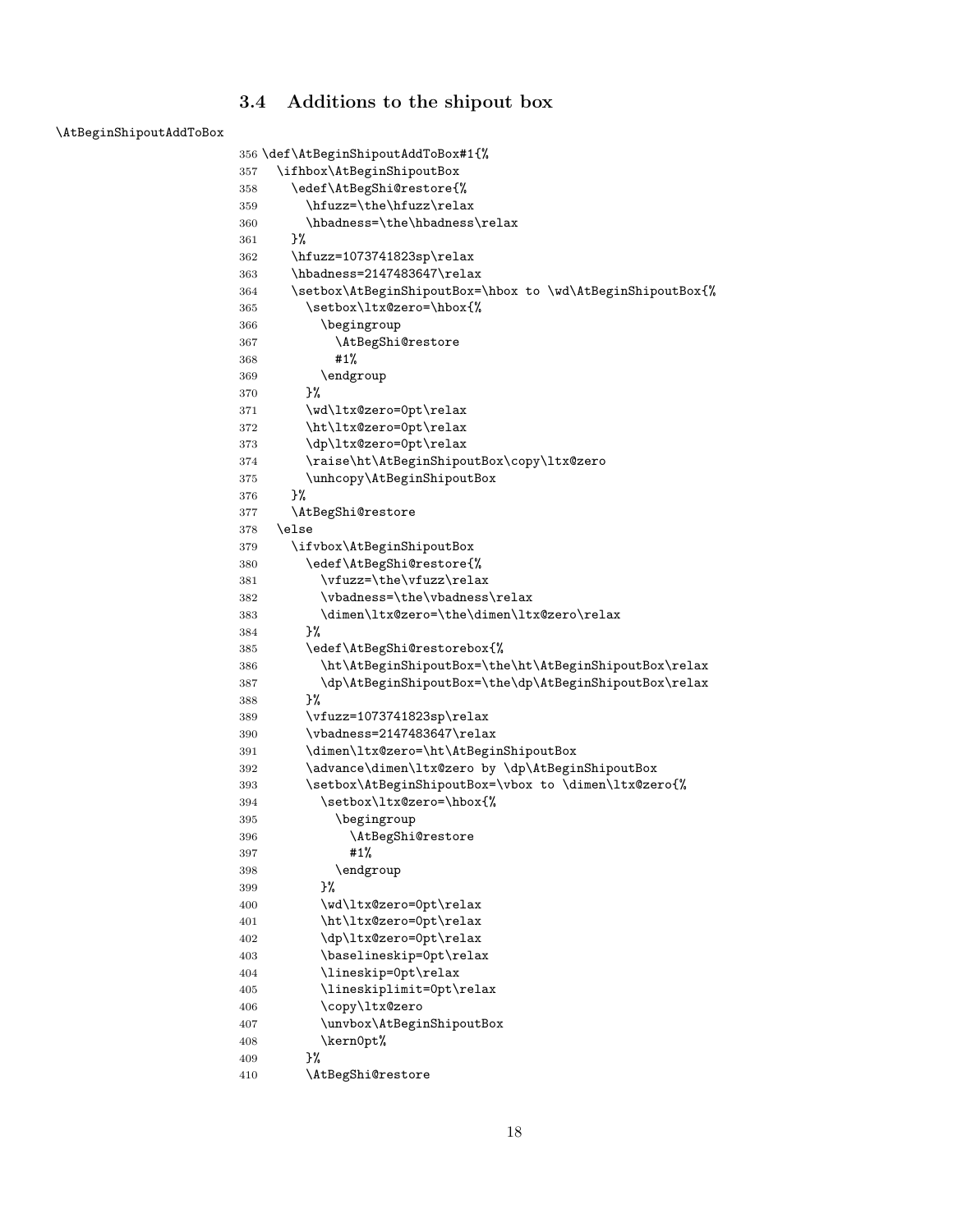- <span id="page-18-18"></span>\AtBegShi@restorebox
- \fi
- \fi
- }

<span id="page-18-1"></span>:BeginShipoutAddToBoxForeground

```
415 \def\AtBeginShipoutAddToBoxForeground#1{%
416 \ifhbox\AtBeginShipoutBox
417 \edef\AtBegShi@restore{%
418 \hfuzz=\the\hfuzz\relax
419 \hbadness=\the\hbadness\relax
420 \frac{1}{6}421 \hfuzz=1073741823sp\relax
422 \hbadness=2147483647\relax
423 \setbox\AtBeginShipoutBox=\hbox to \wd\AtBeginShipoutBox{%
424 \unhcopy\AtBeginShipoutBox
425 \kern-\wd\AtBeginShipoutBox
426 \setbox\ltx@zero=\hbox{%
427 \begingroup
428 \AtBegShi@restore
429 #1%
430 \endgroup
431 }%
432 \wd\ltx@zero=0pt\relax
433 \ht\ltx@zero=0pt\relax
434 \dp\ltx@zero=0pt\relax
435 \raise\ht\AtBeginShipoutBox\copy\ltx@zero
436 \kern\wd\AtBeginShipoutBox
437 }%
438 \AtBegShi@restore
439 \else
440 \ifvbox\AtBeginShipoutBox
441 \edef\AtBegShi@restore{%
442 \forall \vfuzz=\the\vfuzz\relax
443 \vbadness=\the\vbadness\relax
444 \dimen\ltx@zero=\the\dimen\ltx@zero\relax
445 }%
446 \edef\AtBegShi@restorebox{%
447 \ht\AtBeginShipoutBox=\the\ht\AtBeginShipoutBox\relax
448 \dp\AtBeginShipoutBox=\the\dp\AtBeginShipoutBox\relax
449 }%
450 \vfuzz=1073741823sp\relax
451 \vbadness=2147483647\relax
452 \dimen\ltx@zero=\ht\AtBeginShipoutBox
453 \advance\dimen\ltx@zero by \dp\AtBeginShipoutBox
454 \setbox\AtBeginShipoutBox=\vbox to \dimen\ltx@zero{%
455 \setbox\ltx@zero=\hbox{%
456 \begingroup
457 \AtBegShi@restore
458 #1%
459 \endgroup
460 }%
461 \wd\ltx@zero=0pt\relax
462 \ht\ltx@zero=0pt\relax
463 \dp\ltx@zero=0pt\relax
464 \baselineskip=0pt\relax
465 \lineskip=0pt\relax
466 \lineskiplimit=0pt\relax
```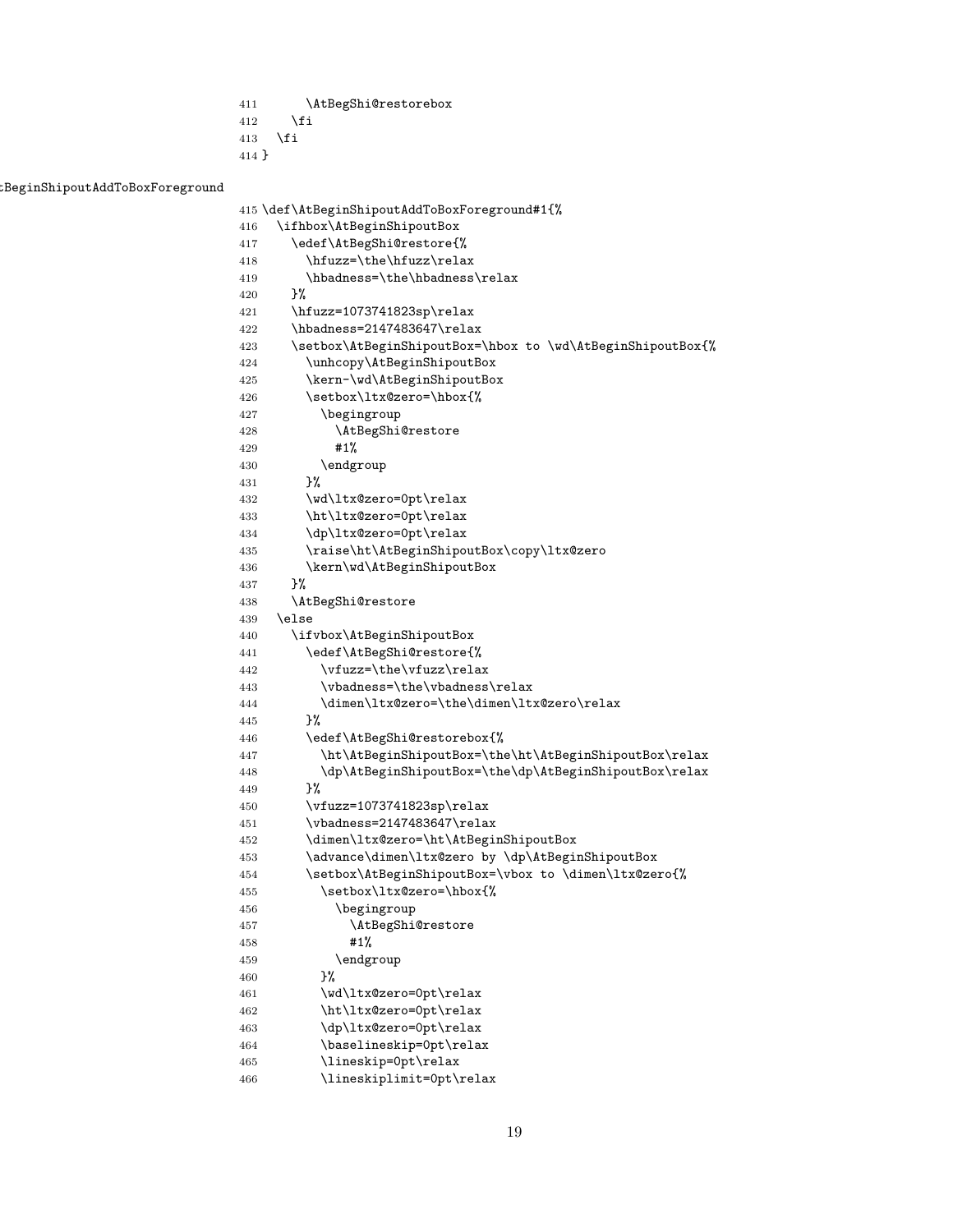```
467 \unvbox\AtBeginShipoutBox
468 \kern-\dimen\ltx@zero
469 \copy\ltx@zero
470 \kern\dimen\ltx@zero
471 }%
472 \AtBegShi@restore
473 \AtBegShi@restorebox
474 \fi
475 \fi
476 }
```
## <span id="page-19-9"></span><span id="page-19-0"></span>3.5 Positioning

```
477 \begingroup\expandafter\expandafter\expandafter\endgroup
478 \expandafter\ifx\csname RequirePackage\endcsname\relax
479 \def\TMP@RequirePackage#1[#2]{%
480 \begingroup\expandafter\expandafter\expandafter\endgroup
481 \expandafter\ifx\csname ver@#1.sty\endcsname\relax
482 \input #1.sty\relax
483 \fi
484 }%
485 \TMP@RequirePackage{iftex}[2019/11/07]%
486 \else
487 \RequirePackage{iftex}[2019/11/07]%
488 \fi
489 \ifpdf
490 \def\AtBegShi@horigin{%
491 \ifx\pdfhorigin\@undefined\pdfvariable horigin\else\pdfhorigin\fi}%
492 \def\AtBegShi@vorigin{%
493 \ifx\pdfvorigin\@undefined\pdfvariable vorigin\else\pdfvorigin\fi}%
494 \else
495 \def\AtBegShi@horigin{72.27pt}%
496 \def\AtBegShi@vorigin{72.27pt}%
497 \fi498 \begingroup
499 \ifcase
500 \expandafter\ifx\csname picture\endcsname\relax
501 1%
502 \else
503 \expandafter\ifx\csname endpicture\endcsname\relax
504 1%
505 \else
506 0%
507 \fi
508 \fi
509 \endgroup
510 \def\AtBegShi@BeginPicture{%
511 \begingroup
512 \picture(0,0)\relax
513 \begingroup\expandafter\expandafter\expandafter\endgroup
514 \expandafter\ifx\csname unitlength\endcsname\relax
515 \leq \leq \leq \leq \leq \leq \leq \leq \leq \leq \leq \leq \leq \leq \leq \leq \leq \leq \leq \leq \leq \leq \leq \leq \leq \leq \leq \leq \leq \leq \leq \leq \leq \leq \leq \leq516 \unitlength=1pt\relax
517 \fi
518 \ignorespaces
519 }%
520 \def\AtBegShi@EndPicture{%
```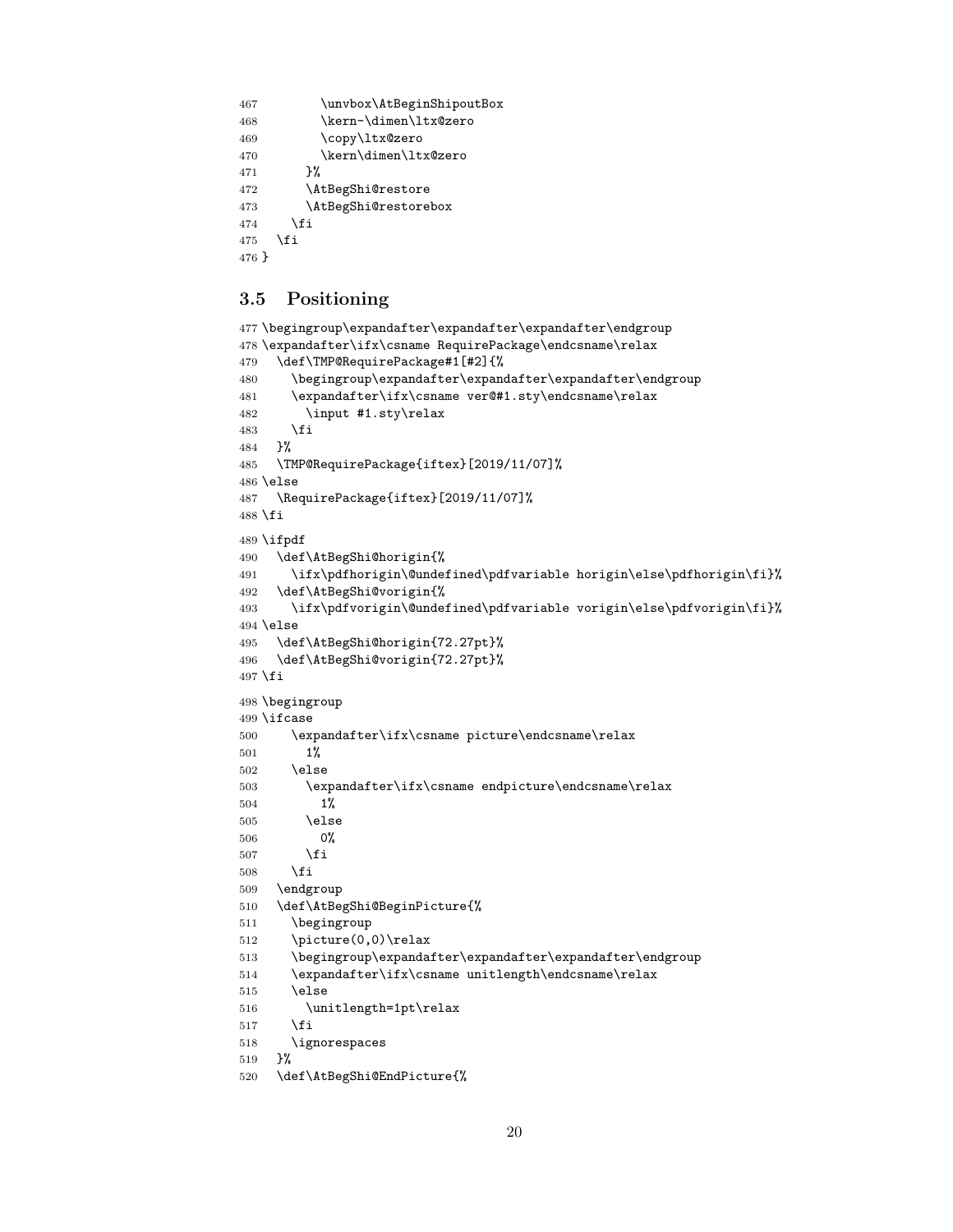<span id="page-20-23"></span><span id="page-20-22"></span><span id="page-20-21"></span><span id="page-20-20"></span><span id="page-20-19"></span><span id="page-20-17"></span><span id="page-20-10"></span><span id="page-20-7"></span><span id="page-20-3"></span>

|                                 | \endpicture<br>521                                                              |  |  |  |  |
|---------------------------------|---------------------------------------------------------------------------------|--|--|--|--|
|                                 | 522<br>\endgroup                                                                |  |  |  |  |
|                                 | 3%<br>523                                                                       |  |  |  |  |
|                                 | $524$ \else                                                                     |  |  |  |  |
|                                 | \endgroup<br>525                                                                |  |  |  |  |
|                                 | \def\AtBegShi@BeginPicture{%<br>526                                             |  |  |  |  |
|                                 | \setbox\ltx@zero=\hbox\bgroup<br>527                                            |  |  |  |  |
|                                 | \begingroup<br>528                                                              |  |  |  |  |
|                                 | \ignorespaces<br>529                                                            |  |  |  |  |
|                                 | }‰<br>530                                                                       |  |  |  |  |
|                                 | \def\AtBegShi@EndPicture{%<br>531                                               |  |  |  |  |
|                                 | \endgroup<br>532                                                                |  |  |  |  |
|                                 | \egroup<br>533                                                                  |  |  |  |  |
|                                 | \ht\ltx@zero=0pt\relax<br>534                                                   |  |  |  |  |
|                                 | \dp\ltx@zero=0pt\relax<br>535                                                   |  |  |  |  |
|                                 | \copy\ltx@zero<br>536                                                           |  |  |  |  |
|                                 | $\frac{1}{2}$<br>537                                                            |  |  |  |  |
|                                 | 538 \fi                                                                         |  |  |  |  |
| \AtBeginShipoutUpperLeft        | A surrounding \rian is not necessary, because the stuff is put in an \hbox with |  |  |  |  |
|                                 | zero width.                                                                     |  |  |  |  |
|                                 | 539 \def\AtBeginShipoutUpperLeft#1{%                                            |  |  |  |  |
|                                 | \AtBeginShipoutAddToBox{%<br>540                                                |  |  |  |  |
|                                 | \kern-\AtBegShi@horigin\relax<br>541                                            |  |  |  |  |
|                                 | \vbox to Opt{%<br>542                                                           |  |  |  |  |
|                                 | \kern-\AtBegShi@vorigin\relax<br>543                                            |  |  |  |  |
|                                 | \AtBegShi@BeginPicture<br>544                                                   |  |  |  |  |
|                                 | #1%<br>545                                                                      |  |  |  |  |
|                                 | \AtBegShi@EndPicture<br>546                                                     |  |  |  |  |
|                                 | $\sqrt{vs}$<br>547                                                              |  |  |  |  |
|                                 | $\frac{1}{2}$ %<br>548                                                          |  |  |  |  |
|                                 | }%<br>549                                                                       |  |  |  |  |
|                                 | 550 }                                                                           |  |  |  |  |
| BeginShipoutUpperLeftForeground |                                                                                 |  |  |  |  |
|                                 | 551 \def\AtBeginShipoutUpperLeftForeground#1{%                                  |  |  |  |  |
|                                 | \AtBeginShipoutAddToBoxForeground{%<br>552                                      |  |  |  |  |
|                                 | \kern-\AtBegShi@horigin\relax<br>553                                            |  |  |  |  |
|                                 | \vbox to Opt{%<br>554                                                           |  |  |  |  |
|                                 | \kern-\AtBegShi@vorigin\relax<br>555                                            |  |  |  |  |
|                                 |                                                                                 |  |  |  |  |

<span id="page-20-27"></span><span id="page-20-26"></span><span id="page-20-25"></span><span id="page-20-24"></span><span id="page-20-16"></span><span id="page-20-15"></span><span id="page-20-14"></span><span id="page-20-13"></span><span id="page-20-12"></span><span id="page-20-11"></span><span id="page-20-9"></span><span id="page-20-8"></span><span id="page-20-4"></span><span id="page-20-2"></span><span id="page-20-1"></span> \AtBegShi@BeginPicture #1% \AtBegShi@EndPicture  $\forall$ ss }% 561 }% }

## <span id="page-20-0"></span>3.6 Patches

Patches for LATEX packages that redefine  $\sinh \theta$ . LATEX is now supposed to use  $\varepsilon\text{-}\text{TeX}$  . Thus we do not patch, without IATEX and  $\varepsilon\text{-}\text{TeX}.$ 

```
563 \def\AtBegShi@AbortIfUndefined#1{%
564 \begingroup\expandafter\expandafter\expandafter\endgroup
565 \expandafter\ifx\csname#1\endcsname\relax
566 \expandafter\AtBegShi@AtEnd
567 \fi
568 }
```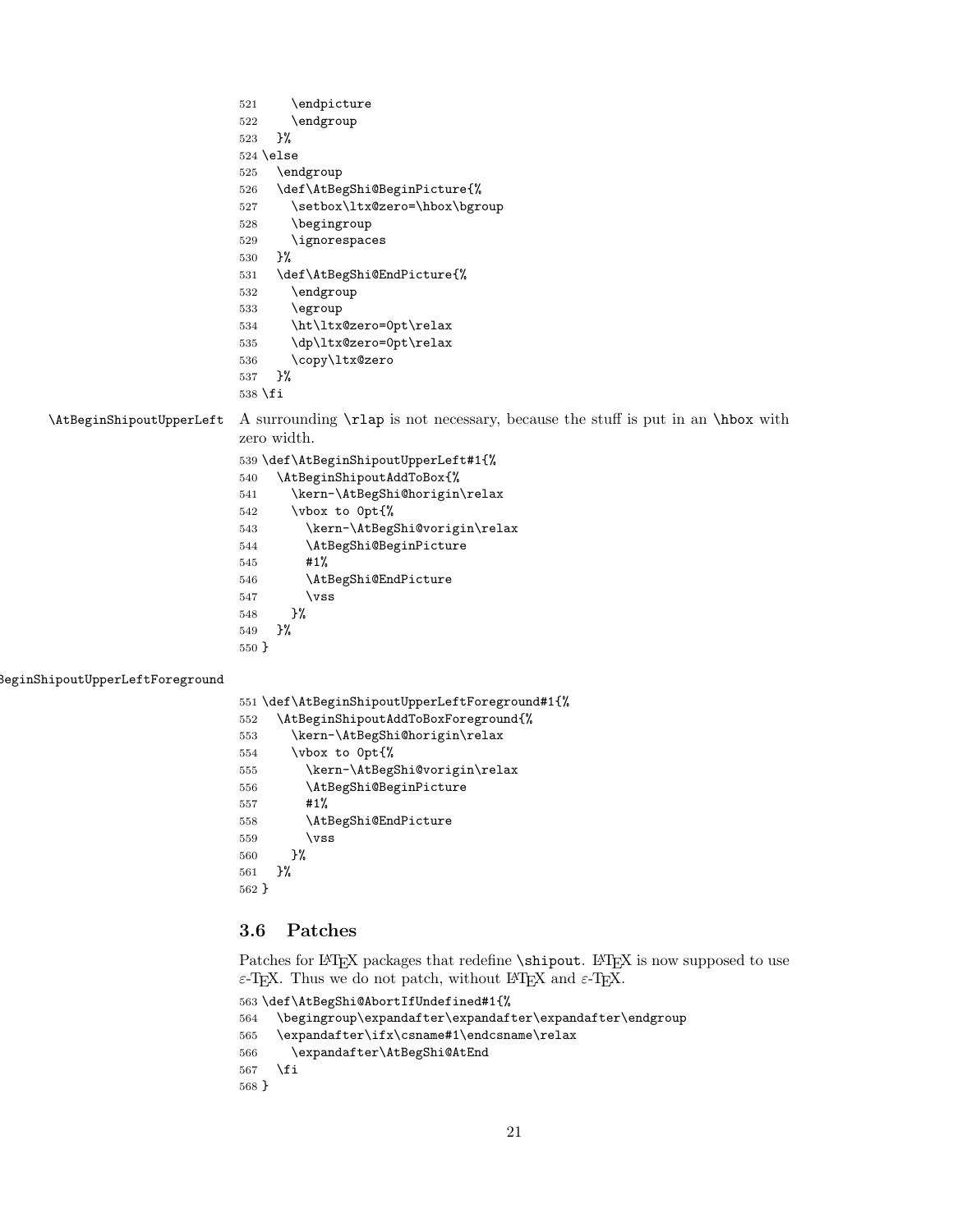```
569 \AtBegShi@AbortIfUndefined{currentgrouplevel}%
570 \AtBegShi@AbortIfUndefined{AtBeginDocument}%
571 \AtBegShi@AbortIfUndefined{@ifpackageloaded}%
572 \AtBegShi@AbortIfUndefined{@ifclassloaded}%
```
#### <span id="page-21-15"></span><span id="page-21-0"></span>3.6.1 Package crop

Fix of method and box.

```
573 \def\AtBegShi@PatchCrop{%
574 \begingroup
575 \def\AtBegShi@Crop@shipout{%
576 \afterassignment\CROP@ship
577 \setbox\@cclv=%
578 }%
579 \def\AtBegShi@Crop@ship{%
580 \ifvoid\@cclv
581 \expandafter\aftergroup
582 \fi
583 \CROP@@ship
584 }%
585 \def\AtBegShi@Crop@shiplist{%
586 \lineskip\z@
587 \lineskiplimit\z@
588 \baselineskip\z@
589 \CROP@kernel
590 \box\@cclv
591 }%
592 \def\AtBegShi@Crop@@ship{%
593 \CROP@shipout\vbox{%
594 \CROP@shiplist
595 }%
596 }%
597 \ifx\AtBegShi@Crop@ship\CROP@ship
598 \ifx\AtBegShi@Crop@shiplist\CROP@shiplist
599 \ifx\AtBegShi@Crop@@ship\CROP@@ship
600 \let\AtBegShi@found\relax
601 \ifx\shipout\AtBegShi@Crop@shipout
602 \def\AtBegShi@found{\shipout}%
603 \else\ifx\AtBeginShipoutOriginalShipout\AtBegShi@Crop@shipout
604 \def\AtBegShi@found{\AtBeginShipoutOriginalShipout}%
605 \else\ifx\@EveryShipout@Org@Shipout\AtBegShi@Crop@shipout
606 \def\AtBegShi@found{\@EveryShipout@Org@Shipout}%
607 \else\ifx\GPTorg@shipout\AtBegShi@Crop@shipout
608 \def\AtBegShi@found{\GPTorg@shipout}%
609 \else\ifx\THBorg@shipout\AtBegShi@Crop@shipout
610 \def\AtBegShi@found{\THBorg@shipout}%
611 \else\ifx\mem@oldshipout\AtBegShi@Crop@shipout
612 \def\AtBegShi@found{\mem@oldshipout}%
613 \if{if}{fi\fi\fi\fi614 \ifx\AtBegShi@found\relax
615 \else
616 \expandafter\endgroup
617 \expandafter\def\AtBegShi@found{%
618 \edef\AtBegShi@GroupLevel{\number\currentgrouplevel}%
619 \afterassignment\CROP@ship
620 \setbox\AtBeginShipoutBox=%
621 } }%
622 \def\CROP@ship{%
```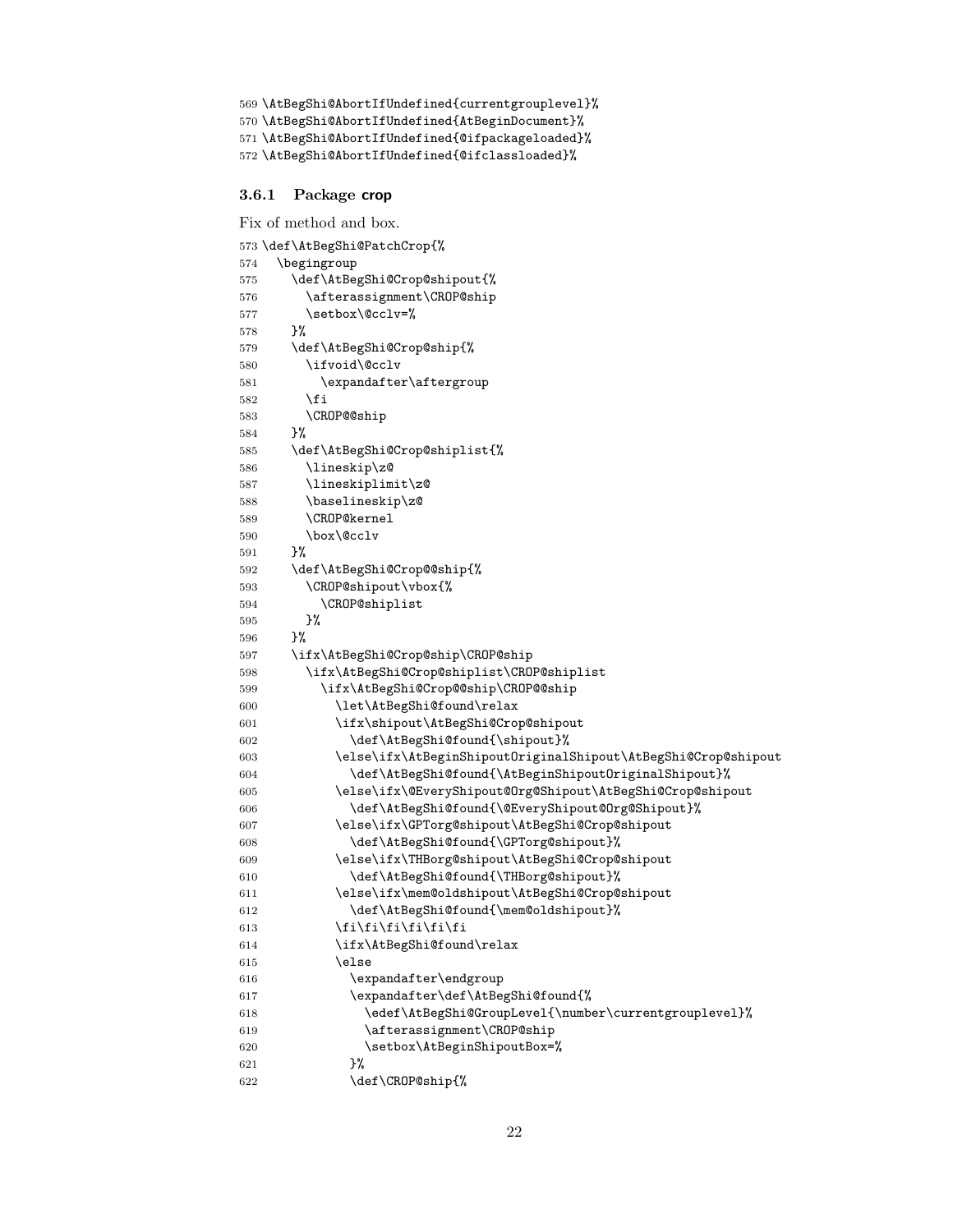```
623 \ifnum\AtBegShi@GroupLevel=\currentgrouplevel
624 \else
625 \expandafter\aftergroup
626 \fi
627 \CROP@@ship
628 }%
629 \def\CROP@shiplist{%
630 \lineskip 0pt\relax
631 \lineskiplimit 0pt\relax
632 \baselineskip 0pt\relax
633 \CROP@kernel
634 \box\AtBeginShipoutBox
635 }%
636 \def\CROP@@ship{%
637 \ifvoid\AtBeginShipoutBox
638 \else
639 \setbox\AtBeginShipoutBox=\vbox{%
640 \CROP@shiplist
641 }%
642 \AtBegShi@GetBoxSize\AtBeginShipoutBox
643 \expandafter\CROP@shipout
644 \expandafter\box
645 \expandafter\AtBeginShipoutBox
646 \chifi<br>647 \chi<sup>6</sup>
647
648 \@PackageInfoNoLine{atbegshi}{Package 'crop' patched}%
649 \begingroup
650 \fi
651 \fi
652 \setminusfi
653 \setminusfi
654 \endgroup
655 \let\AtBegShi@PatchCrop\relax
656 }
657 \@ifpackageloaded{crop}{%
658 \AtBegShi@PatchCrop
659 }{%
660 \AtBeginDocument{\AtBegShi@PatchCrop}%
661 }
```
#### <span id="page-22-24"></span><span id="page-22-21"></span><span id="page-22-20"></span><span id="page-22-15"></span><span id="page-22-10"></span><span id="page-22-8"></span><span id="page-22-5"></span><span id="page-22-0"></span>3.6.2 Package everyshi

Fix of method. Use of box 255 is not changed.

<span id="page-22-22"></span><span id="page-22-18"></span><span id="page-22-17"></span><span id="page-22-16"></span><span id="page-22-7"></span><span id="page-22-6"></span><span id="page-22-4"></span><span id="page-22-3"></span><span id="page-22-2"></span><span id="page-22-1"></span>

|     | 662 \def\AtBegShi@PatchEveryshi{%              |
|-----|------------------------------------------------|
| 663 | \begingroup                                    |
| 664 | \long\def\AtBegShi@Everyshi@shipout{%          |
| 665 | \afterassignment\@EveryShipout@Test            |
| 666 | \global\setbox\@cclv= %                        |
| 667 | ን%                                             |
| 668 | \long\def\AtBegShi@Everyshi@Test{%             |
| 669 | \ifvoid\@cclv\relax                            |
| 670 | \aftergroup\@EveryShipout@Output               |
| 671 | \else                                          |
| 672 | \@EveryShipout@Output                          |
| 673 | \fi                                            |
| 674 | ጉ%                                             |
| 675 | \ifx\AtBegShi@Everyshi@Test\@EveryShipout@Test |
| 676 | \let\AtBegShi@found\relax                      |
|     |                                                |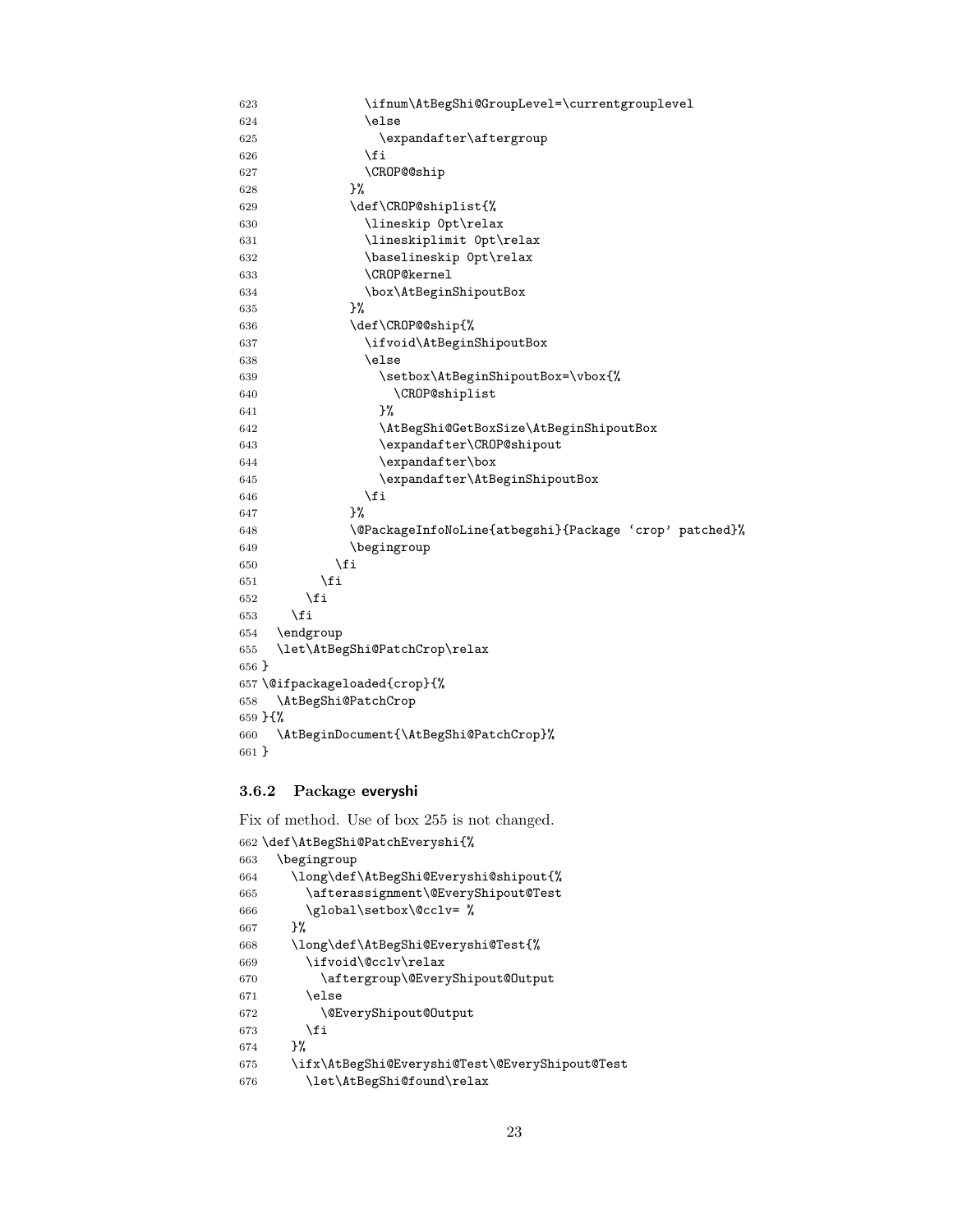```
677 \ifx\shipout\AtBegShi@Everyshi@shipout
678 \def\AtBegShi@found{\shipout}%
679 \else\ifx\AtBeginShipoutOriginalShipout\AtBegShi@Everyshi@shipout
680 \def\AtBegShi@found{\AtBeginShipoutOriginalShipout}%
681 \else\ifx\CROP@shipout\AtBegShi@Everyshi@shipout
682 \def\AtBegShi@found{\CROP@shipout}%
683 \else\ifx\GPTorg@shipout\AtBegShi@Everyshi@shipout
684 \def\AtBegShi@found{\GPTorg@shipout}%
685 \else\ifx\THBorg@shipout\AtBegShi@Everyshi@shipout
686 \def\AtBegShi@found{\THBorg@shipout}%
687 \else\ifx\mem@oldshipout\AtBegShi@Everyshi@shipout
688 \def\AtBegShi@found{\mem@oldshipout}%
689 \else
690 \expandafter\ifx\csname @EveryShipout@Org@Shipout\endcsname
691 \overline{\phantom{a}} \quad \text{relax}692 \ifx\@EveryShipout@Shipout\AtBegShi@Everyshi@shipout
693 \def\AtBegShi@found{\@EveryShipout@Shipout}%
694 \overline{\phantom{a}} \fi
695 \fi
696 \fi\fi\fi\fi\fi\fi\fi
697 \ifx\AtBegShi@found\relax
698 \else
699 \expandafter\endgroup
700 \expandafter\def\AtBegShi@found{%
701 \edef\AtBegShi@GroupLevel{\number\currentgrouplevel}%
702 \afterassignment\@EveryShipout@Test
703 \setbox\AtBeginShipoutBox=%
704 }%
705 \def\@EveryShipout@Test{%
706 \ifnum\AtBegShi@GroupLevel=\currentgrouplevel
707 \else
708 \expandafter\aftergroup
709 \quad \text{If} \quad710 \AtBegShi@Everyshi@Output
711 }%
712 \def\AtBegShi@Everyshi@Output{%
713 \ifvoid\AtBeginShipoutBox
714 \else
715 \global\setbox\ltx@cclv\box\AtBeginShipoutBox
716 \expandafter\@EveryShipout@Output
717 \fi
718 }%
719 \@PackageInfoNoLine{atbegshi}{Package 'everyshi' patched}%
720 \begingroup
721 \qquad \qquad \int fi
722 \fi
723 \endgroup
724 \let\AtBegShi@PatchEveryshi\relax
725 }
726 \@ifpackageloaded{everyshi}{%
727 \AtBegShi@PatchEveryshi
728 }{%
729 \AtBeginDocument{\AtBegShi@PatchEveryshi}%
730 }
```
#### <span id="page-23-32"></span><span id="page-23-31"></span><span id="page-23-30"></span><span id="page-23-16"></span><span id="page-23-15"></span><span id="page-23-12"></span><span id="page-23-11"></span><span id="page-23-9"></span><span id="page-23-8"></span><span id="page-23-7"></span><span id="page-23-6"></span><span id="page-23-5"></span><span id="page-23-1"></span><span id="page-23-0"></span>3.6.3 Class memoir

Fix of method and box.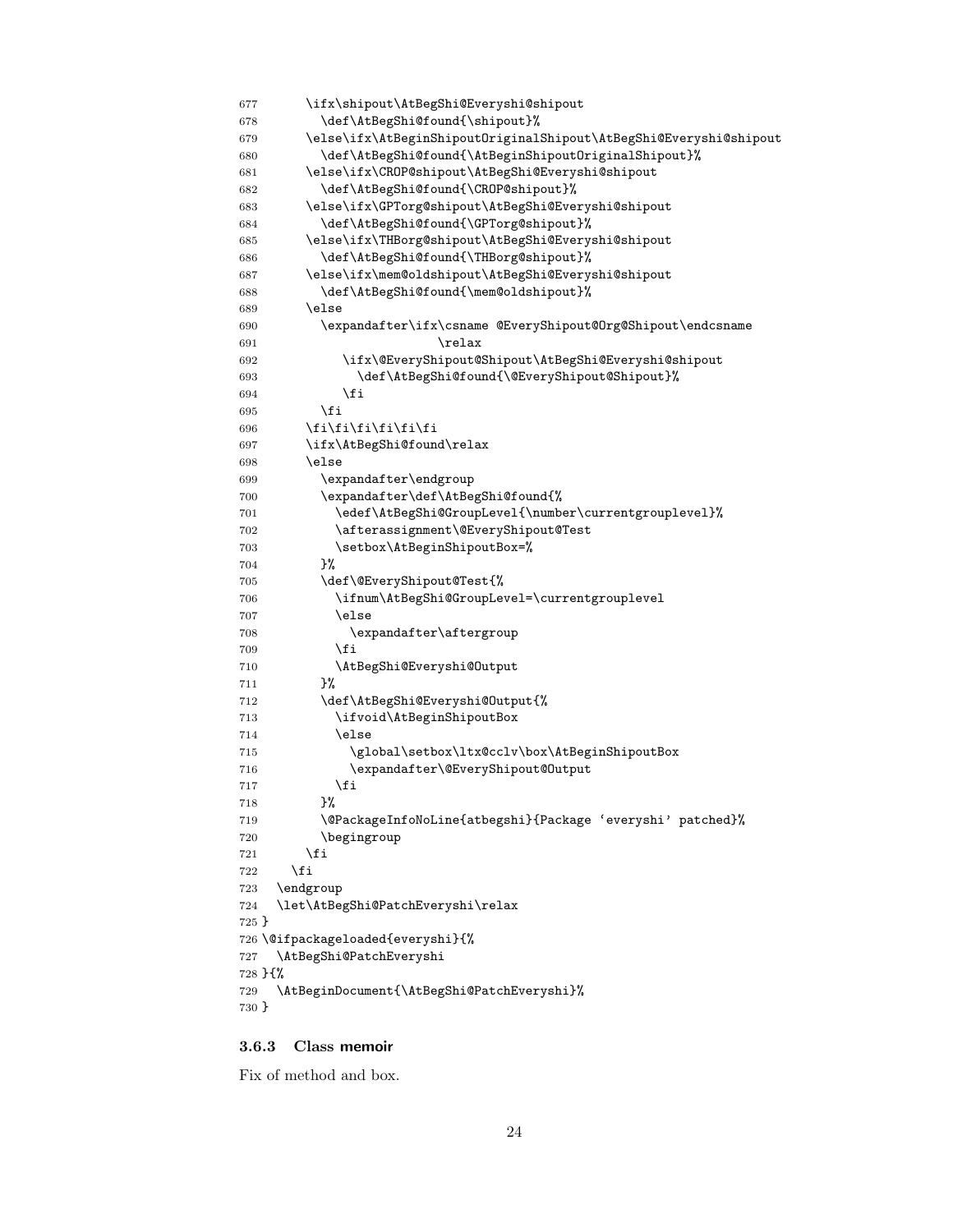```
731 \def\AtBegShi@PatchMemoir{%
732 \begingroup
733 \def\AtBegShi@Memoir@shipout{%
734 \afterassignment\mem@shipi
735 \setbox\@cclv=%
736 }%
737 \def\AtBegShi@Memoir@shipi{%
738 \ifvoid\@cclv
739 \expandafter\aftergroup
740 \overline{f}741 \mem@shipii
742 }%
743 \def\AtBegShi@Memoir@shipiiA{%
744 \mem@oldshipout\vbox{%
745 \trimmarks
746 \unvbox\@cclv
747 }%
748 }%
749 \def\AtBegShi@Memoir@shipiiB{%
750 \ifvoid\@cclv
751 \mem@oldshipout\box\@cclv
752 \else
753 \mem@oldshipout\vbox{%
754 \trimmarks
755 \unvbox\@cclv
756 }%
757 \overline{1}758 }%
759 \def\AtBegShi@Memoir@PatchAB{%
760 \ifvoid\AtBeginShipoutBox
761 \else
762 \setbox\AtBeginShipoutBox=\vbox{%
763 \trimmarks
764 \ifvbox\AtBeginShipoutBox
765 \unvbox\AtBeginShipoutBox
766 \else
767 \box\AtBeginShipoutBox
768 \setminusfi
769 }%
770 \AtBegShi@GetBoxSize\AtBeginShipoutBox
771 \expandafter\mem@oldshipout
772 \expandafter\box
773 \expandafter\AtBeginShipoutBox
774 \fi
775 }%
776 \def\AtBegShi@Memoir@shipiiC{% 2008/08/07 v1.6180339a
777 \ifvoid\@cclv
778 \mem@oldshipout\box\@cclv
779 \else
780 \ifshowtrims
781 \mem@oldshipout\vbox{\trimmarks\unvbox\@cclv}%
782 \else
783 \mem@oldshipout\box\@cclv
784 \fi
785 \fi
786 }%
787 \def\AtBegShi@Memoir@shipiiD{% 2011/03/06 v3.6j
788 \ifvoid\@cclv
```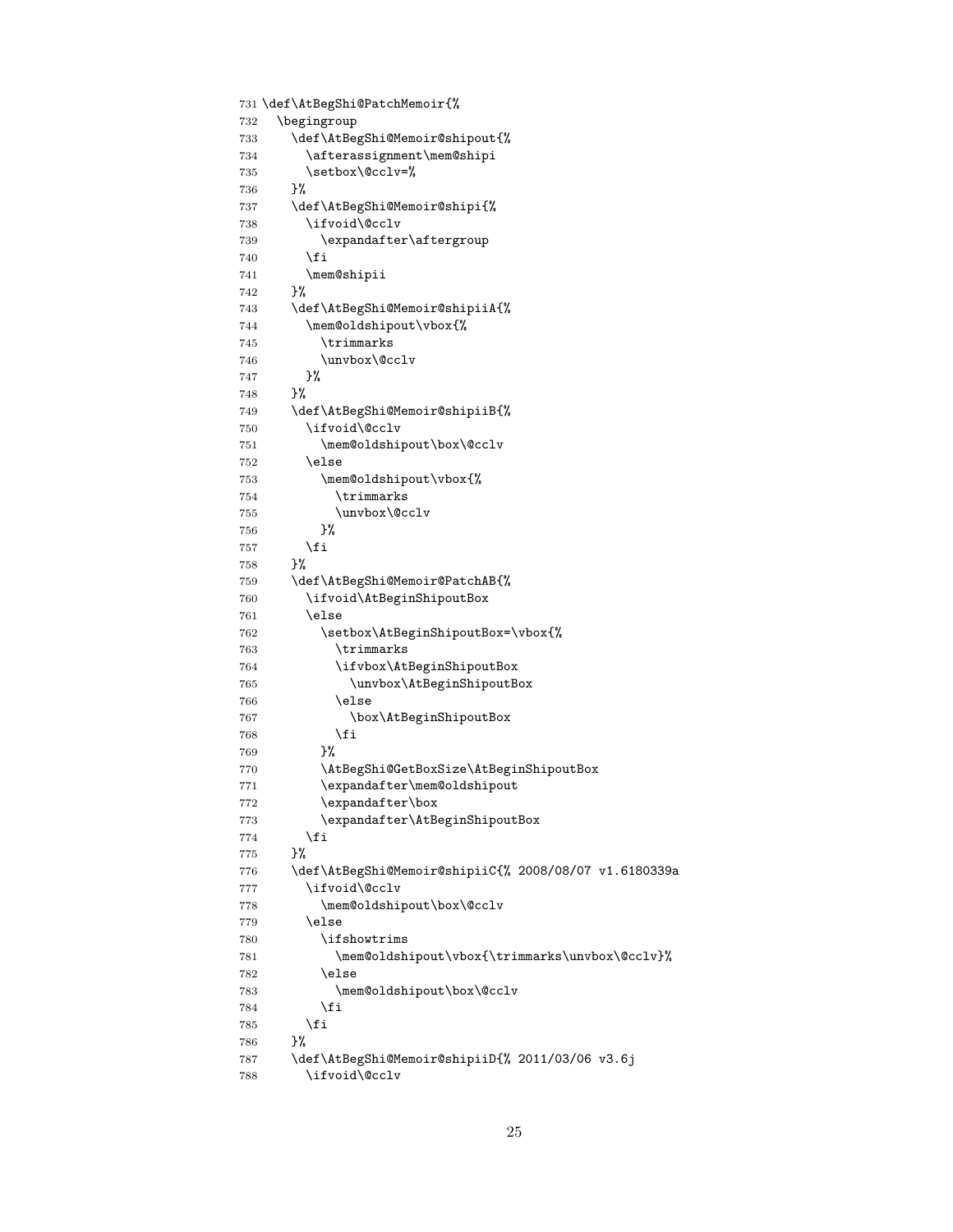<span id="page-25-45"></span><span id="page-25-44"></span><span id="page-25-43"></span><span id="page-25-42"></span><span id="page-25-41"></span><span id="page-25-40"></span><span id="page-25-39"></span><span id="page-25-38"></span><span id="page-25-37"></span><span id="page-25-36"></span><span id="page-25-35"></span><span id="page-25-34"></span><span id="page-25-33"></span><span id="page-25-32"></span><span id="page-25-31"></span><span id="page-25-30"></span><span id="page-25-29"></span><span id="page-25-28"></span><span id="page-25-27"></span><span id="page-25-26"></span><span id="page-25-25"></span><span id="page-25-24"></span><span id="page-25-23"></span><span id="page-25-22"></span><span id="page-25-21"></span><span id="page-25-20"></span><span id="page-25-19"></span><span id="page-25-18"></span><span id="page-25-17"></span><span id="page-25-16"></span><span id="page-25-15"></span><span id="page-25-14"></span><span id="page-25-13"></span><span id="page-25-12"></span><span id="page-25-11"></span><span id="page-25-10"></span><span id="page-25-9"></span><span id="page-25-8"></span><span id="page-25-7"></span><span id="page-25-6"></span><span id="page-25-5"></span><span id="page-25-4"></span><span id="page-25-3"></span><span id="page-25-2"></span><span id="page-25-1"></span><span id="page-25-0"></span>

| 789 | \mem@oldshipout\box\@cclv                                       |
|-----|-----------------------------------------------------------------|
| 790 | \else                                                           |
| 791 | \ifshowtrims                                                    |
| 792 | \mem@oldshipout\vbox{%                                          |
| 793 | \trimmarks                                                      |
| 794 | \nointerlineskip                                                |
| 795 | \box\@cclv                                                      |
| 796 | }%                                                              |
| 797 | \else                                                           |
| 798 | \mem@oldshipout\box\@cclv                                       |
| 799 | \fi                                                             |
| 800 | \fi                                                             |
| 801 | }‰                                                              |
| 802 | \def\AtBegShi@Memoir@PatchCD{%                                  |
| 803 | \ifvoid\AtBeginShipoutBox                                       |
| 804 | \else                                                           |
| 805 | \ifshowtrims\                                                   |
| 806 | \setbox\AtBeginShipoutBox=\vbox{%                               |
| 807 | \trimmarks                                                      |
| 808 | \nointerlineskip                                                |
| 809 | \box\AtBeginShipoutBox                                          |
| 810 | }%                                                              |
| 811 | \fi                                                             |
| 812 | \AtBegShi@GetBoxSize\AtBeginShipoutBox                          |
| 813 | \expandafter\mem@oldshipout                                     |
| 814 | \expandafter\box                                                |
| 815 | \expandafter\AtBeginShipoutBox                                  |
| 816 | \fi                                                             |
| 817 | }‰                                                              |
| 818 | \ifx\AtBegShi@Memoir@shipi\mem@shipi                            |
| 819 | \let\AtBegShi@found\ltx@one                                     |
| 820 | \ifx\AtBegShi@Memoir@shipiiA\mem@shipii                         |
| 821 | \let\AtBegShi@found\ltx@zero                                    |
| 822 | \global\let\AtBegShi@Memoir@PatchX\AtBegShi@Memoir@PatchAB      |
| 823 | \else\ifx\AtBegShi@Memoir@shipiiB\mem@shipii                    |
| 824 | \let\AtBegShi@found\ltx@zero                                    |
| 825 | \global\let\AtBegShi@Memoir@PatchX\AtBegShi@Memoir@PatchAB      |
| 826 | \else\ifx\AtBegShi@Memoir@shipiiC\mem@shipii                    |
| 827 | \let\AtBegShi@found\ltx@zero                                    |
| 828 | \global\let\AtBegShi@Memoir@PatchX\AtBegShi@Memoir@PatchCD      |
| 829 | \else\ifx\AtBegShi@Memoir@shipiiD\mem@shipii                    |
| 830 | \let\AtBegShi@found\ltx@zero                                    |
| 831 | \global\let\AtBegShi@Memoir@PatchX\AtBegShi@Memoir@PatchCD      |
| 832 | \fi\fi\fi\fi                                                    |
| 833 | \ifcase\AtBegShi@found                                          |
| 834 | \let\AtBegShi@found\relax                                       |
| 835 | \ifx\shipout\AtBegShi@Memoir@shipout                            |
| 836 | \def\AtBegShi@found{\shipout}%                                  |
| 837 | \else\ifx\AtBeginShipoutOriginalShipout\AtBegShi@Memoir@shipout |
| 838 | \def\AtBegShi@found{\AtBeginShipoutOriginalShipout}%            |
| 839 | \else\ifx\CROP@shipout\AtBegShi@Memoir@shipout                  |
| 840 | \def\AtBegShi@found{\CROP@shipout}%                             |
| 841 | \else\ifx\GPTorg@shipout\AtBegShi@Memoir@shipout                |
| 842 | \def\AtBegShi@found{\GPTorg@shipout}%                           |
| 843 | \else\ifx\THBorg@shipout\AtBegShi@Memoir@shipout                |
| 844 | \def\AtBegShi@found{\THBorg@shipout}%                           |
| 845 | \else\ifx\@EveryShipout@Org@Shipout\AtBegShi@Memoir@shipout     |
| 846 | \def\AtBegShi@found{\@EveryShipout@Org@Shipout}%                |
|     |                                                                 |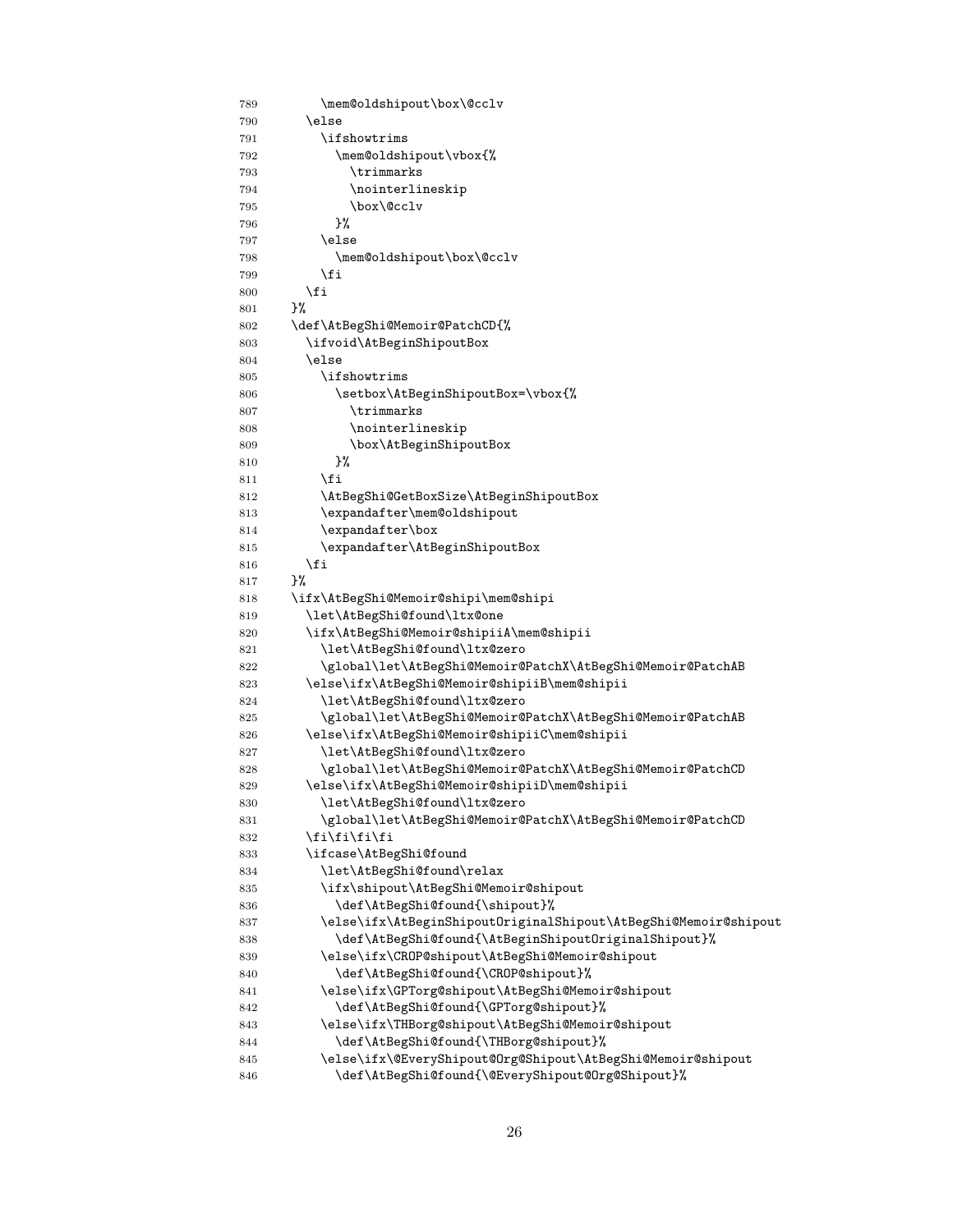```
847 \fi\fi\fi\fi\fi\fi
848 \ifx\AtBegShi@found\relax
849 \else
850 \expandafter\endgroup
851 \expandafter\def\AtBegShi@found{%
852 \edef\AtBegShi@GroupLevel{\number\currentgrouplevel}%
853 \afterassignment\mem@shipi
854 \setbox\AtBeginShipoutBox=%
855 }%
856 \def\mem@shipi{%
857 \ifnum\AtBegShi@GroupLevel=\currentgrouplevel
858 \else
859 \expandafter\aftergroup
860 \quad \text{If}861 \mem@shipii
862 }%
863 \let\mem@shipii\AtBegShi@Memoir@PatchX
864 \@PackageInfoNoLine{atbegshi}{Class 'memoir' patched}%
865 \begingroup
866 \fi
867 \fi
868 \fi
869 \endgroup
870 \let\AtBegShi@PatchMemoir\relax
871 }
872 \@ifclassloaded{memoir}{%
873 \AtBegShi@PatchMemoir
874 }{%
875 \AtBeginDocument{\AtBegShi@PatchMemoir}%
876 }
877 \AtBegShi@AtEnd%
878\langle/package\rangle
```
# <span id="page-26-17"></span><span id="page-26-16"></span><span id="page-26-10"></span><span id="page-26-8"></span><span id="page-26-5"></span><span id="page-26-0"></span>4 Installation

#### <span id="page-26-1"></span>4.1 Download

**Package.** This package is available on  $CTAN^1$  $CTAN^1$ :

[CTAN:macros/latex/contrib/atbegshi/atbegshi.dtx](https://ctan.org/tex-archive/macros/latex/contrib/atbegshi/atbegshi.dtx) The source file.

[CTAN:macros/latex/contrib/atbegshi/atbegshi.pdf](https://ctan.org/tex-archive/macros/latex/contrib/atbegshi/atbegshi.pdf) Documentation.

Bundle. All the packages of the bundle 'atbegshi' are also available in a TDS compliant ZIP archive. There the packages are already unpacked and the documentation files are generated. The files and directories obey the TDS standard.

[CTAN:install/macros/latex/contrib/atbegshi.tds.zip](http://mirrors.ctan.org/install/macros/latex/contrib/atbegshi.tds.zip)

TDS refers to the standard "A Directory Structure for TEX Files" ([CTAN:pkg/](http://ctan.org/pkg/tds) [tds](http://ctan.org/pkg/tds)). Directories with texmf in their name are usually organized this way.

## <span id="page-26-2"></span>4.2 Bundle installation

Unpacking. Unpack the atbegshi.tds.zip in the TDS tree (also known as texmf tree) of your choice. Example (linux):

<span id="page-26-3"></span><sup>1</sup>[CTAN:pkg/atbegshi](http://ctan.org/pkg/atbegshi)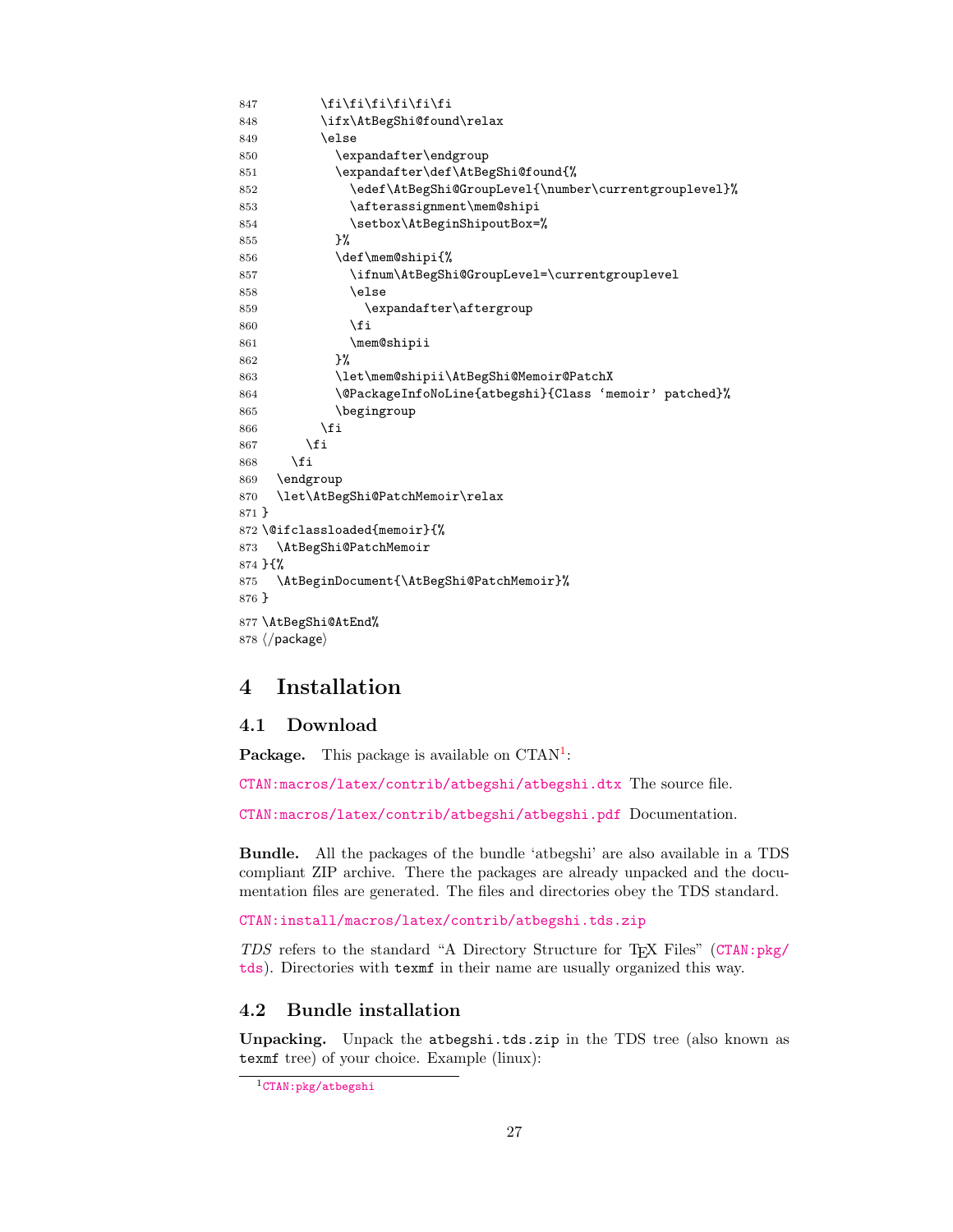unzip atbegshi.tds.zip -d "/texmf

#### <span id="page-27-0"></span>4.3 Package installation

Unpacking. The .dtx file is a self-extracting docstrip archive. The files are extracted by running the .dtx through plain TFX:

tex atbegshi.dtx

TDS. Now the different files must be moved into the different directories in your installation TDS tree (also known as texmf tree):

```
atbegshi.sty → tex/generic/atbegshi/atbegshi.sty
at \text{begshi.pdf} \rightarrow \text{doc/lates/at \text{begshi/at \text{begshi.pdf}}atbegin-example1.tex \rightarrow doc/latex/atbegshi/atbegshi-example1.tex
atbegshi-example2.tex \rightarrow doc/latex/atbegshi/atbegshi-example2.texatbegin .dtx \rightarrow source/latex/atbegshi/atbegshi.dtx
```
If you have a docstrip.cfg that configures and enables docstrip's TDS installing feature, then some files can already be in the right place, see the documentation of docstrip.

## <span id="page-27-1"></span>4.4 Refresh file name databases

If your T<sub>E</sub>X distribution  $(TEX\text{ Live}, \text{mikTrX}, \ldots)$  relies on file name databases, you must refresh these. For example, TEX Live users run texhash or mktexlsr.

## <span id="page-27-2"></span>4.5 Some details for the interested

**Unpacking with LATEX.** The  $\cdot$  dtx chooses its action depending on the format:

plain T<sub>E</sub>X: Run docstrip and extract the files.

LATEX: Generate the documentation.

If you insist on using  $L^2T_FX$  for docstrip (really, docstrip does not need  $L^2T_FX$ ), then inform the autodetect routine about your intention:

```
latex \let\install=y\input{atbegshi.dtx}
```
Do not forget to quote the argument according to the demands of your shell.

Generating the documentation. You can use both the .dtx or the .drv to generate the documentation. The process can be configured by the configuration file ltxdoc.cfg. For instance, put this line into this file, if you want to have A4 as paper format:

\PassOptionsToClass{a4paper}{article}

An example follows how to generate the documentation with pdfI4T<sub>F</sub>X:

```
pdflatex atbegshi.dtx
makeindex -s gind.ist atbegshi.idx
pdflatex atbegshi.dtx
makeindex -s gind.ist atbegshi.idx
pdflatex atbegshi.dtx
```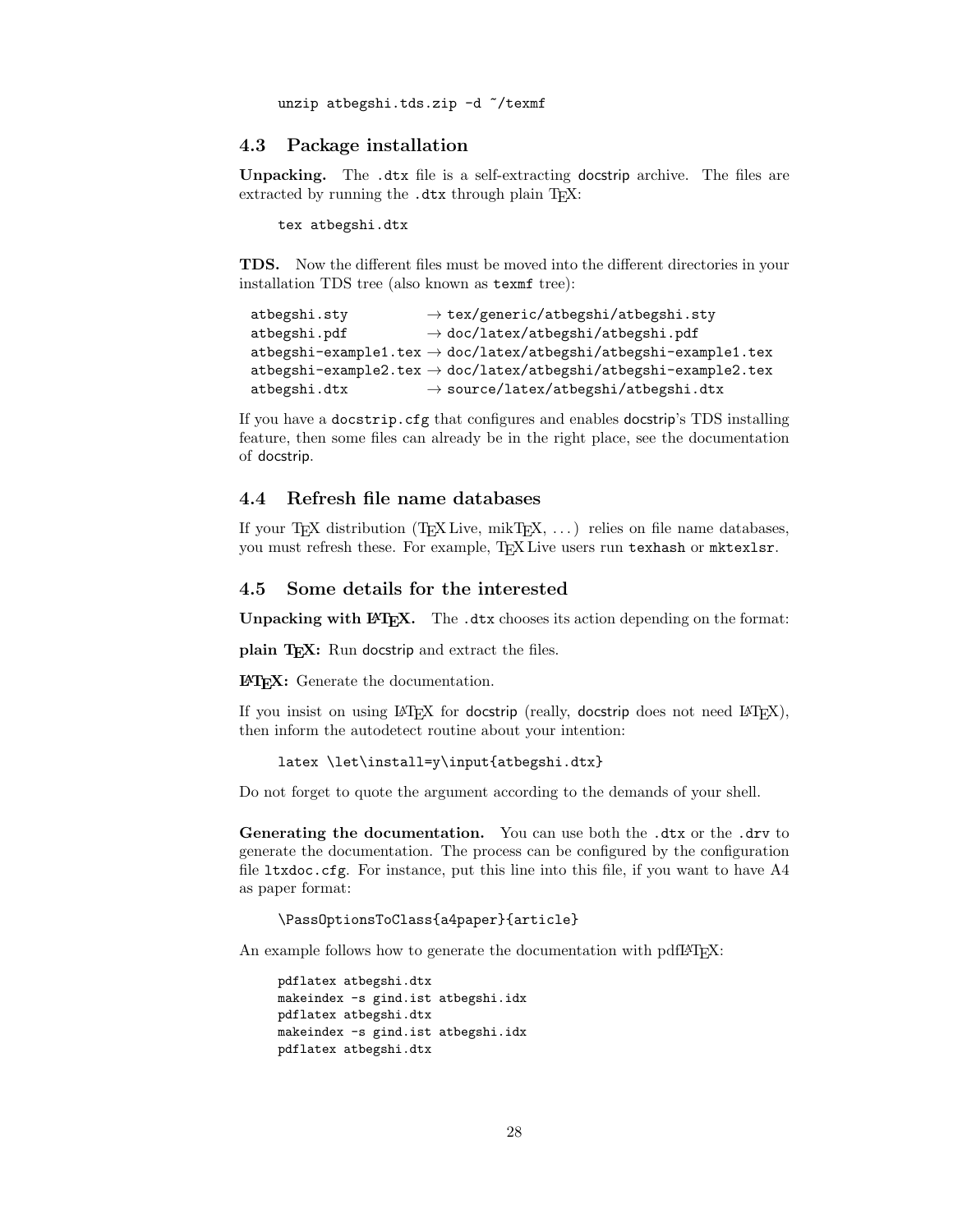# <span id="page-28-0"></span>5 History

## <span id="page-28-1"></span>[2007/04/17 v1.0]

• First version.

## <span id="page-28-2"></span> $[2007/04/18 \text{ v}1.1]$

- New method based on **\lastkern** is used if  $\varepsilon$ -T<sub>E</sub>X is missing.
- \AtBeginShipoutDiscard also resets \deadcycles.

## <span id="page-28-3"></span>[2007/04/19 v1.2]

- \AtBeginShipoutEarly removed for simplification reasons.
- Forgotten definition of \AtBegShi@Info added.
- Patches for packages crop and everyshi and class memoir added.

## <span id="page-28-4"></span>[2007/04/26 v1.3]

- Use of package infwarerr.
- Catcode section after generic header.

## <span id="page-28-5"></span> $[2007/04/27 \text{ v}1.4]$

• Small optimizations.

## <span id="page-28-6"></span> $[2007/06/06 v1.5]$

- \AtBeginShipoutUpperLeft added.
- Example added.
- Fix in second test file for newer version of memoir.

## <span id="page-28-7"></span> $[2007/09/09 \text{ v}1.6]$

• Catcode section rewritten.

## <span id="page-28-8"></span>[2008/07/18 v1.7]

• Documentation of \AtBeginShipoutUpperLeft fixed and extended.

## <span id="page-28-9"></span> $[2008/07/19 \text{ v}1.8]$

• \AtBeginShipoutUpperLeftForeground added.

## <span id="page-28-10"></span>[2008/07/31 v1.9]

- Second example (TrimBox for dvipdfmx) added.
- No changes in package code.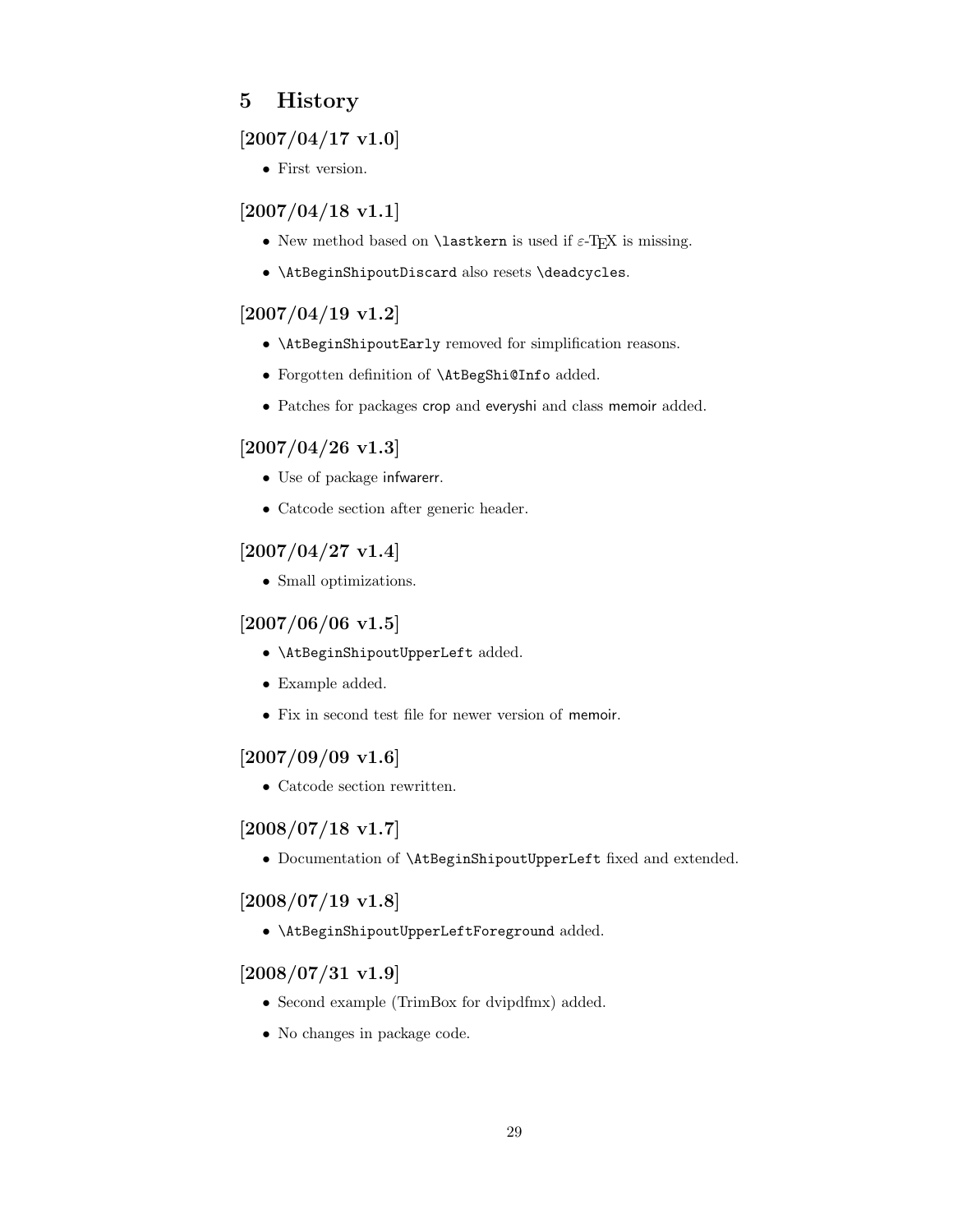## <span id="page-29-0"></span> $[2009/12/02 \text{ v}1.10]$

- \AtBeginShipoutOriginalShipout added.
- Test file fixed.

## <span id="page-29-1"></span> $[2010/03/01 \text{ v}1.11]$

• Compatibility with ini-T<sub>E</sub>X except for **\newbox**.

## <span id="page-29-2"></span>[2010/03/25 v1.12]

• \AtBeginShipoutNext can now be used inside \AtBeginShipoutNext.

## <span id="page-29-3"></span> $[2010/08/18 \text{ v}1.13]$

• Fixes for \AtBegShi@CheckDefinable.

## <span id="page-29-4"></span> $[2010/12/02 \text{ v}1.14]$

• Remove the warning because of void box if the hook calls .

## <span id="page-29-5"></span> $[2011/01/30 v1.15]$

• Already loaded package files are not input in plain TFX.

## <span id="page-29-6"></span> $[2011/10/05 \text{ v}1.16]$

- \AtBeginShipoutAddToBox, \AtBeginShipoutAddToBoxForeground added.
- \AtBeginShipoutBoxWidth, \AtBeginShipoutBoxHeight, \AtBeginShipoutBoxDepth added.
- Updates for patches of class memoir.

## <span id="page-29-7"></span> $[2016/05/16 \text{ v}1.17]$

• Documentation updates.

## <span id="page-29-8"></span>[2016/06/09 v1.18]

• Update for \pdfhorigin in new LuaTeX.

## <span id="page-29-9"></span> $[2019/12/05 \text{ v}1.19]$

- Documentation updates.
- iftex package.

# <span id="page-29-10"></span>6 Index

Numbers written in italic refer to the page where the corresponding entry is described; numbers underlined refer to the code line of the definition; plain numbers refer to the code lines where the entry is used.

Symbols \@EveryShipout@Org@Shipout . . . . .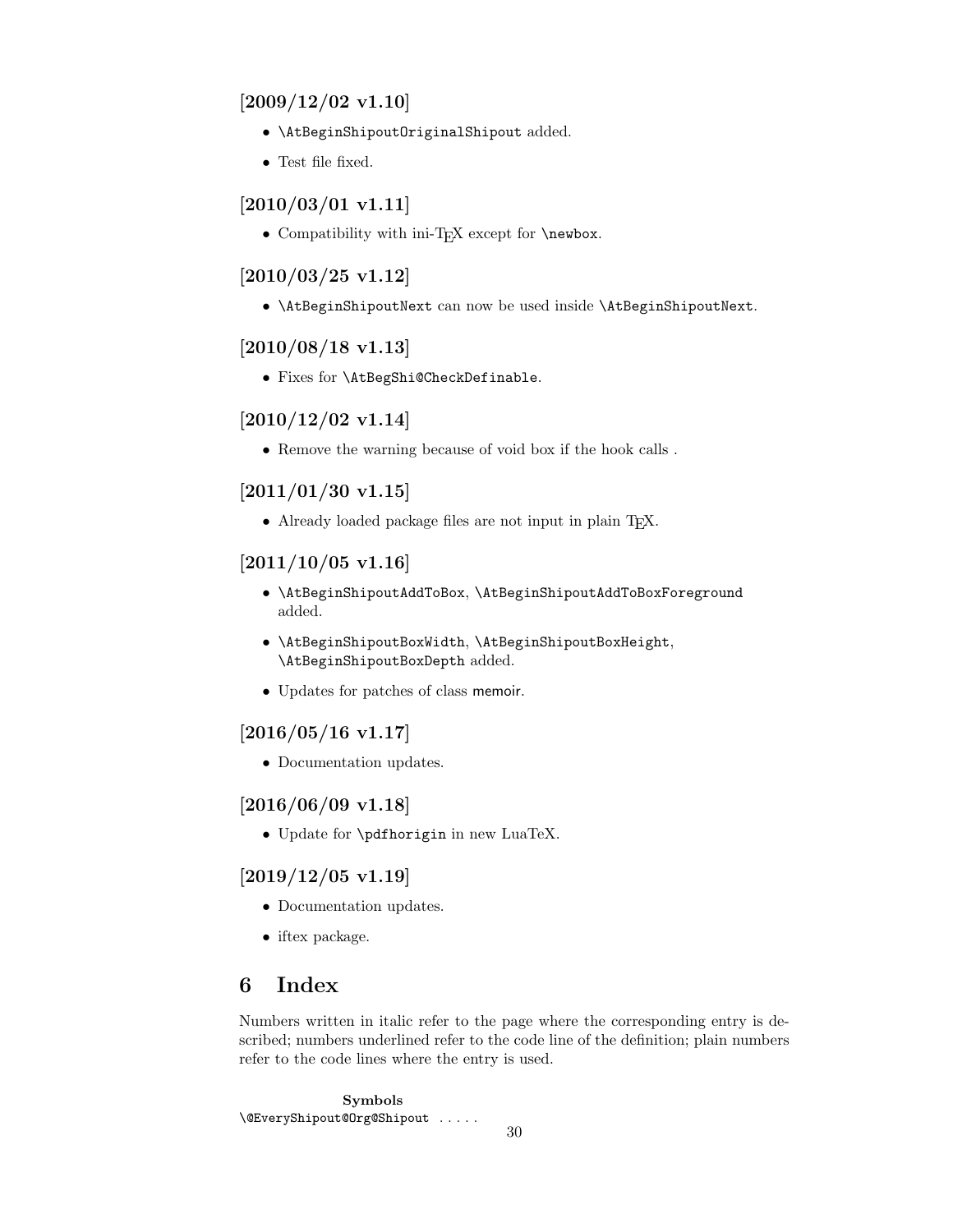| $\ldots \ldots \ldots \ldots 605, 606, 845, 846$        |
|---------------------------------------------------------|
| \@EveryShipout@Output . 670, 672, 716                   |
| \@EveryShipout@Shipout  692, 693                        |
| \@EveryShipout@Test 665, 675, 702, 705                  |
| $\text{QPackageError} \dots \dots \dots \quad 194, 338$ |
| \@PackageInfoNoLine 248, 648, 719, 864                  |
| $\text{QPackageWarning} \dots 238, 300, 326$            |
| $\sqrt{cclv}$ 260,                                      |
| 577, 580, 590, 666, 669, 735,                           |
| 738, 746, 750, 751, 755, 777,                           |
| 778, 781, 783, 788, 789, 795, 798                       |
|                                                         |
|                                                         |
| $\text{Qifclassloaded}$ 872                             |
| $\setminus$ @ifdefinable  201                           |
| $\left\{ \alpha \right\}$ (Oifpackageloaded  657, 726   |
| \@undefined  113, 188, 491, 493                         |

#### A

| $\lambda$ advance  392, 453                                |  |  |  |  |
|------------------------------------------------------------|--|--|--|--|
| $\verb+\afferassignment~~$                                 |  |  |  |  |
| 223, 576, 619, 665, 702, 734, 853                          |  |  |  |  |
|                                                            |  |  |  |  |
| 230, 581, 625, 670, 708, 739, 859                          |  |  |  |  |
| \AtBeginDocument  354, 660, 729, 875                       |  |  |  |  |
| $\lambda tBeginShipout \ldots 2, 6, 44, 287$               |  |  |  |  |
| \AtBeginShipoutAddToBox                                    |  |  |  |  |
| $\cdots$ 3, 279, <u>356</u> , 540                          |  |  |  |  |
| \AtBeginShipoutAddToBoxForeground                          |  |  |  |  |
|                                                            |  |  |  |  |
| \AtBeginShipoutBox                                         |  |  |  |  |
| 45, 47, 220, 225, 237, 251, 257,                           |  |  |  |  |
| 262, 325, 343, 357, 364, 374,                              |  |  |  |  |
| 375, 379, 386, 387, 391, 392,                              |  |  |  |  |
| 393, 407, 416, 423, 424, 425,                              |  |  |  |  |
| 435, 436, 440, 447, 448, 452,                              |  |  |  |  |
| 453, 454, 467, 620, 634, 637,                              |  |  |  |  |
| 639, 642, 645, 703, 713, 715,                              |  |  |  |  |
| 760, 762, 764, 765, 767, 770,                              |  |  |  |  |
| 773, 803, 806, 809, 812, 815, 854                          |  |  |  |  |
| \AtBeginShipoutBoxDepth  269, 273                          |  |  |  |  |
| \AtBeginShipoutBoxHeight  268, 272                         |  |  |  |  |
| \AtBeginShipoutBoxWidth . 4, 267, 271                      |  |  |  |  |
| \AtBeginShipoutDiscard 3, 29, 205, 330                     |  |  |  |  |
| \AtBeginShipoutFirst . 3, 282, 295, 302                    |  |  |  |  |
| \AtBeginShipoutInit . 3, 335, 352, 354                     |  |  |  |  |
| $\Lambda tBeginShipoutNext \ldots 3, 14, 28, 291$          |  |  |  |  |
| \AtBeginShipoutOriginalShipout .                           |  |  |  |  |
| $\cdots \cdots \cdots \cdots \cdots 4, 262, 344,$          |  |  |  |  |
| 345, 603, 604, 679, 680, 837, 838                          |  |  |  |  |
| $\Lambda tBeginShipoutUpperLeft$ 4, 7, 15, 539             |  |  |  |  |
| \AtBeginShipoutUpperLeftForeground                         |  |  |  |  |
|                                                            |  |  |  |  |
| \AtBegShi@AbortIfUndefined                                 |  |  |  |  |
| $\ldots \ldots 563, 569, 570, 571, 572$                    |  |  |  |  |
| $\verb+\AtBegShi@AddHook~~.~.~.~289, 293, \underline{316}$ |  |  |  |  |
| \AtBegShi@AddTo  297, 305, 317                             |  |  |  |  |

\AtBegShi@BeginPicture . . . . . . . . . . . . . . . . . . . . [510,](#page-19-4) [526,](#page-20-7) [544,](#page-20-8) [556](#page-20-9) \AtBegShi@CheckDefinable . . . . . . . . [182,](#page-13-5) [205,](#page-13-6) [287,](#page-15-13) [291,](#page-15-14) [295,](#page-15-15) [335,](#page-16-14) [344](#page-16-9) \AtBegShi@Crop@@ship ...... [592,](#page-21-16) [599](#page-21-17) \AtBegShi@Crop@ship ....... [579,](#page-21-18) [597](#page-21-19) \AtBegShi@Crop@shiplist . . . [585,](#page-21-20) [598](#page-21-21) \AtBegShi@Crop@shipout ........ . [575,](#page-21-22) [601,](#page-21-23) [603,](#page-21-10) [605,](#page-21-1) [607,](#page-21-24) [609,](#page-21-25) [611](#page-21-26) \AtBegShi@Discardedfalse . . . [242,](#page-14-14) [249](#page-14-15) \AtBegShi@Discardedtrue . . . . . . . [208](#page-13-7) \AtBegShi@EndPicture [520,](#page-19-5) [531,](#page-20-10) [546,](#page-20-11) [558](#page-20-12) \AtBegShi@Everyshi@Output . . [710,](#page-23-15) [712](#page-23-16) \AtBegShi@Everyshi@shipout . [664,](#page-22-16) [677,](#page-23-17) [679,](#page-23-13) [681,](#page-23-18) [683,](#page-23-19) [685,](#page-23-20) [687,](#page-23-21) [692](#page-23-2) \AtBegShi@Everyshi@Test . . . [668,](#page-22-17) [675](#page-22-4) \AtBegShi@First . . . . . . . . . [255,](#page-14-16) [276](#page-15-16) \AtBegShi@FirstDisabled ... [282,](#page-15-6) [299](#page-15-17) \AtBegShi@found . . . [600,](#page-21-27) [602,](#page-21-28) [604,](#page-21-11) [606,](#page-21-2) [608,](#page-21-29) [610,](#page-21-30) [612,](#page-21-31) [614,](#page-21-32) [617,](#page-21-33) [676,](#page-22-18) [678,](#page-23-22) [680,](#page-23-14) [682,](#page-23-23) [684,](#page-23-24) [686,](#page-23-25) [688,](#page-23-26) [693,](#page-23-3) [697,](#page-23-27) [700,](#page-23-28) [819,](#page-25-12) [821,](#page-25-13) [824,](#page-25-14) [827,](#page-25-15) [830,](#page-25-16) [833,](#page-25-17) [834,](#page-25-18) [836,](#page-25-19) [838,](#page-25-11) [840,](#page-25-20) [842,](#page-25-21) [844,](#page-25-22) [846,](#page-25-1) [848,](#page-26-11) [851](#page-26-12) \AtBegShi@GetBoxSize . . . . . . . . . . . . . . . [257,](#page-14-9) [260,](#page-14-2) [266,](#page-14-17) [642,](#page-22-14) [770,](#page-24-18) [812](#page-25-8) \AtBegShi@GroupLevel ...... [222,](#page-14-18) [229,](#page-14-19) [618,](#page-21-34) [623,](#page-22-19) [701,](#page-23-29) [706,](#page-23-30) [852,](#page-26-13) [857](#page-26-14) \AtBegShi@Hook ...... [243,](#page-14-20) [284,](#page-15-18) [289](#page-15-10) \AtBegShi@HookFirst [277,](#page-15-19) [279,](#page-15-2) [286,](#page-15-20) [297](#page-15-12) \AtBegShi@HookNext . [244,](#page-14-21) [246,](#page-14-22) [285,](#page-15-21) [293](#page-15-11) \AtBegShi@horigin . [490,](#page-19-6) [495,](#page-19-7) [541,](#page-20-13) [553](#page-20-14) \AtBegShi@Item . . . . . . . . . . [317,](#page-16-13) [319](#page-16-15) \AtBegShi@Memoir@PatchAB [759,](#page-24-20) [822,](#page-25-23) [825](#page-25-24) \AtBegShi@Memoir@PatchCD [802,](#page-25-25) [828,](#page-25-26) [831](#page-25-27) \AtBegShi@Memoir@PatchX . . . . . . . . . . . . . . . [822,](#page-25-23) [825,](#page-25-24) [828,](#page-25-26) [831,](#page-25-27) [863](#page-26-15) \AtBegShi@Memoir@shipi . . . . [737,](#page-24-21) [818](#page-25-28) \AtBegShi@Memoir@shipiiA . . . [743,](#page-24-22) [820](#page-25-29) \AtBegShi@Memoir@shipiiB . . . [749,](#page-24-23) [823](#page-25-30) \AtBegShi@Memoir@shipiiC . . . [776,](#page-24-24) [826](#page-25-31) \AtBegShi@Memoir@shipiiD . . . [787,](#page-24-25) [829](#page-25-32) \AtBegShi@Memoir@shipout . . . . . . . . [733,](#page-24-26) [835,](#page-25-33) [837,](#page-25-10) [839,](#page-25-34) [841,](#page-25-35) [843,](#page-25-36) [845](#page-25-0) \AtBegShi@OrgProtect . . [240,](#page-14-23) [253,](#page-14-24) [256](#page-14-25) \AtBegShi@Output . . . . . . . . [232,](#page-14-26) [234](#page-14-27) \AtBegShi@PatchCrop [573,](#page-21-35) [655,](#page-22-20) [658,](#page-22-21) [660](#page-22-10) \AtBegShi@PatchEveryshi . . . . . . . . . . . . . . . . . . . [662,](#page-22-22) [724,](#page-23-31) [727,](#page-23-32) [729](#page-23-9) \AtBegShi@PatchMemoir . . . . . . . . . . . . . . . . . . . . . [731,](#page-24-27) [870,](#page-26-16) [873,](#page-26-17) [875](#page-26-8) \AtBegShi@restore . . . . . . . . . . . . . . . . . [358,](#page-17-13) [367,](#page-17-14) [377,](#page-17-15) [380,](#page-17-16) [396,](#page-17-17) [410,](#page-17-18) [417,](#page-18-13) [428,](#page-18-14) [438,](#page-18-15) [441,](#page-18-16) [457,](#page-18-17) [472](#page-19-8) \AtBegShi@restorebox [385,](#page-17-19) [411,](#page-18-18) [446,](#page-18-19) [473](#page-19-9)  $\Lambda tBegShi@Shipout$  . . . . . . . [218,](#page-13-8) [346](#page-16-16) \AtBegShi@Test . . . . . . . . . . [223,](#page-14-3) [227](#page-14-28)

\AtBegShi@AtEnd [150,](#page-12-2) [151,](#page-12-3) [167,](#page-12-4) [566,](#page-20-6) [877](#page-26-10) \AtBegShi@vorigin . [492,](#page-19-10) [496,](#page-19-11) [543,](#page-20-15) [555](#page-20-16)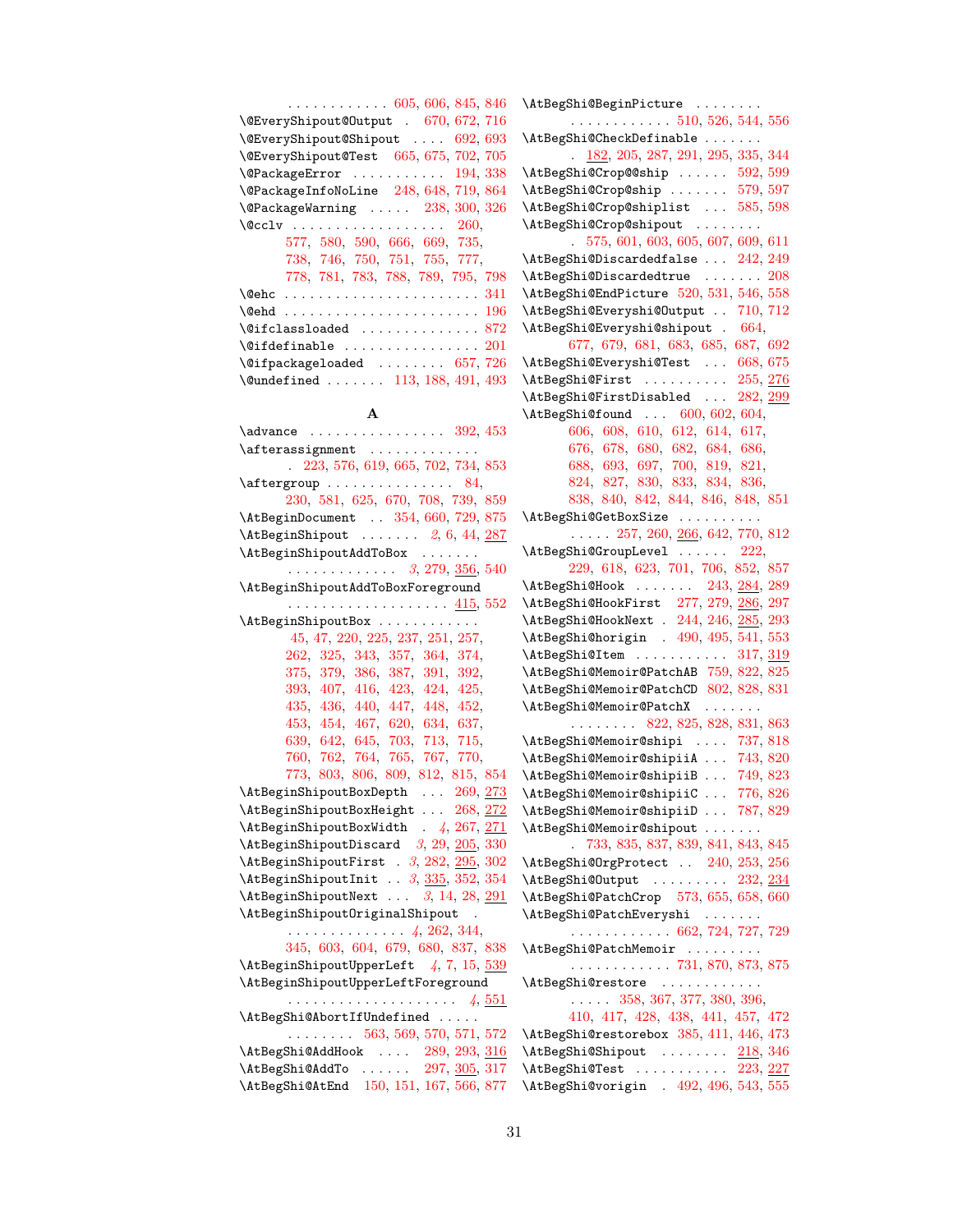\AtNextShipout . . . . . . . . . . . . . . [260](#page-14-2) \gdef . . . . . . . . [244,](#page-14-21) [284,](#page-15-24) [285,](#page-15-25) [286,](#page-15-26) [348](#page-16-21)

## $\, {\bf B}$

| $\{\text{baselineskip} \dots \ 403, 464, 588, 632\}$                               |  |  |                                   |  |
|------------------------------------------------------------------------------------|--|--|-----------------------------------|--|
| $\begin{matrix} \texttt{begin} \dots & \dots & \dots & \dots & 11,50 \end{matrix}$ |  |  |                                   |  |
| \box  47, 251, 262, 590,                                                           |  |  |                                   |  |
|                                                                                    |  |  | 634, 644, 715, 751, 767, 772,     |  |
|                                                                                    |  |  | 778, 783, 789, 795, 798, 809, 814 |  |

#### C

| $\ldots \ldots \ldots \ldots 57, 58, 60,$<br>\catcode |
|-------------------------------------------------------|
| 61, 62, 63, 64, 65, 66, 67, 68, 88,                   |
| 89, 91, 92, 93, 94, 95, 96, 97, 98,                   |
| 99, 100, 101, 102, 103, 104, 124,                     |
| 125, 127, 128, 129, 133, 134,                         |
| 135, 136, 137, 138, 139, 142,                         |
| 143, 145, 146, 147, 148, 152,                         |
| 154, 212, 213, 215, 216, 274, 275                     |
| \circle  8                                            |
| 16                                                    |
| \copy  374, 406, 435, 469, 536                        |
| $\C{R}0P@$ ship $583, 599, 627, 636$                  |
| $\verb+\CROP@kernel +\dots +\dots +\ 589, 633$        |
| \CROP@ship  576, 597, 619, 622                        |
| $\C{ROP@shiplist} \dots 594, 598, 629, 640$           |
| \CROP@shipout                                         |
| $\ldots$ 593, 643, 681, 682, 839, 840                 |
|                                                       |
| 76, 105, 121, 131, 169, 172, 183,                     |
|                                                       |
| 211, 241, 306, 340, 343, 351,                         |
| 478, 481, 500, 503, 514, 565, 690                     |
| $\text{Currentgrouplevel} \dots \dots \quad 222,$     |
| 229, 618, 623, 701, 706, 852, 857                     |

# $\mathbf D$

| $\deadcycles \ldots \ldots \ldots \ldots 207$            |                                   |  |  |  |
|----------------------------------------------------------|-----------------------------------|--|--|--|
| $\dim$ en  383, 391, 392,                                |                                   |  |  |  |
|                                                          | 393, 444, 452, 453, 454, 468, 470 |  |  |  |
|                                                          |                                   |  |  |  |
| $\{dp \dots \dots \dots \dots \ 269, 373, 387, \dots \}$ |                                   |  |  |  |
|                                                          | 392, 402, 434, 448, 453, 463, 535 |  |  |  |

## $\mathbf E$

| $\E$ 275                                                            |
|---------------------------------------------------------------------|
|                                                                     |
| $\text{end} \ldots \ldots \ldots \ldots \ldots \ldots \quad 34, 54$ |
| $\end{math}$ 69,                                                    |
| 76, 105, 121, 131, 169, 172, 183,                                   |
| 211, 241, 306, 340, 343, 351,                                       |
| 478, 481, 500, 503, 514, 565, 690                                   |
| $\end{im}$ ut  84, 167                                              |
| $\end{i}$ rendlinechar $59, 90, 126, 132, 144$                      |
|                                                                     |
|                                                                     |
| F                                                                   |
|                                                                     |
|                                                                     |
| G                                                                   |
| \g@addto@macro  314                                                 |

\GPTorg@shipout . . . . . . . . . . . . . .  $\ldots$  . [607,](#page-21-24) [608,](#page-21-29) [683,](#page-23-19) [684,](#page-23-24) [841,](#page-25-35) [842](#page-25-21)

## $\mathbf H$

| $\hbox{\tt hbadness \; } \dots \dots \ 360, \, 363, \, 419, \, 422}$ |  |
|----------------------------------------------------------------------|--|
| $hbox$ 45, 220,                                                      |  |
| 364, 365, 394, 423, 426, 455, 527                                    |  |
| \hfuzz $359, 362, 418, 421$                                          |  |
| \ht  268, 372, 374, 386, 391,                                        |  |
| 401, 433, 435, 447, 452, 462, 534                                    |  |

## I

| \ifAtBegShi@Discarded                                                                                                                                                                                                                                                                                                                                   |
|---------------------------------------------------------------------------------------------------------------------------------------------------------------------------------------------------------------------------------------------------------------------------------------------------------------------------------------------------------|
| . <u>204</u> , 247, 320, 323                                                                                                                                                                                                                                                                                                                            |
| \if case $\ldots \ldots \ldots \ldots \quad 185, 499, 833$                                                                                                                                                                                                                                                                                              |
| $\left\{ \right. \right. \left\{ \right. \left. \right. \left. \right. \left. \right. \left. \right. \left. \right. \left. \right. \left. \right. \left. \right. \left. \right. \left. \right. \left. \right. \left. \right. \left. \right. \right. \left. \right. \right. \left. \right. \left. \right. \left. \right. \right. \left. \right. \right.$ |
|                                                                                                                                                                                                                                                                                                                                                         |
| \ifnum  229, 623, 706, 857                                                                                                                                                                                                                                                                                                                              |
| $\left\{\text{ifpdf}\right.\dots\dots\dots\dots\dots\dots\ 489$                                                                                                                                                                                                                                                                                         |
| \ifshowtrims $\ldots \ldots$ 780, 791, 805                                                                                                                                                                                                                                                                                                              |
| $\iota$ ifvbox  379, 440, 764                                                                                                                                                                                                                                                                                                                           |
| \ifvoid  237, 325, 580, 637, 669,                                                                                                                                                                                                                                                                                                                       |
| 713, 738, 750, 760, 777, 788, 803                                                                                                                                                                                                                                                                                                                       |
| \if x 70, 73, 76, 105, 113, 116,                                                                                                                                                                                                                                                                                                                        |
| 169, 172, 183, 185, 188, 211,                                                                                                                                                                                                                                                                                                                           |
| 277, 306, 351, 478, 481, 491,                                                                                                                                                                                                                                                                                                                           |
| 493, 500, 503, 514, 565, 597,                                                                                                                                                                                                                                                                                                                           |
| 598, 599, 601, 603, 605, 607,                                                                                                                                                                                                                                                                                                                           |
| 609, 611, 614, 675, 677, 679,                                                                                                                                                                                                                                                                                                                           |
| 681, 683, 685, 687, 690, 692,                                                                                                                                                                                                                                                                                                                           |
| 697, 818, 820, 823, 826, 829,                                                                                                                                                                                                                                                                                                                           |
| 835, 837, 839, 841, 843, 845, 848                                                                                                                                                                                                                                                                                                                       |
| $\qquad \qquad \ldots \ldots \qquad \qquad 518, 529$                                                                                                                                                                                                                                                                                                    |
| $\{immediate \ldots \ldots \ldots \ldots \ 78, 107\}$                                                                                                                                                                                                                                                                                                   |
| \input  173, 482                                                                                                                                                                                                                                                                                                                                        |

## K

\kern . . . . . . . . . . . . [221,](#page-14-32) [408,](#page-17-33) [425,](#page-18-5) [436,](#page-18-7) [468,](#page-19-18) [470,](#page-19-19) [541,](#page-20-13) [543,](#page-20-15) [553,](#page-20-14) [555](#page-20-16)

## $\mathbf L$

| $\backslash$ lastkern $228$                                            |
|------------------------------------------------------------------------|
| \line  17, 18                                                          |
| \lineskip $404, 465, 586, 630$                                         |
| \lineskiplimit  405, 466, 587, 631                                     |
|                                                                        |
| $\texttt{ltxCempty}$ 277, 281                                          |
| $\texttt{\texttt{ltx@IfUndefined}} \dots \dots \dots \dots \ 337$      |
| $\texttt{\textbackslash1tx@ifundefined} \dots \dots \dots \dots \ 258$ |
|                                                                        |
| $\texttt{ltx@one}$ 186, 189, 819                                       |
| \ltx@zero 191, 207, 309, 310, 365,                                     |
| 371, 372, 373, 374, 383, 391,                                          |
| 392, 393, 394, 400, 401, 402,                                          |
| 406, 426, 432, 433, 434, 435,                                          |
| 444, 452, 453, 454, 455, 461,                                          |
| 462, 463, 468, 469, 470, 527,                                          |
| 534, 535, 536, 821, 824, 827, 830                                      |
|                                                                        |